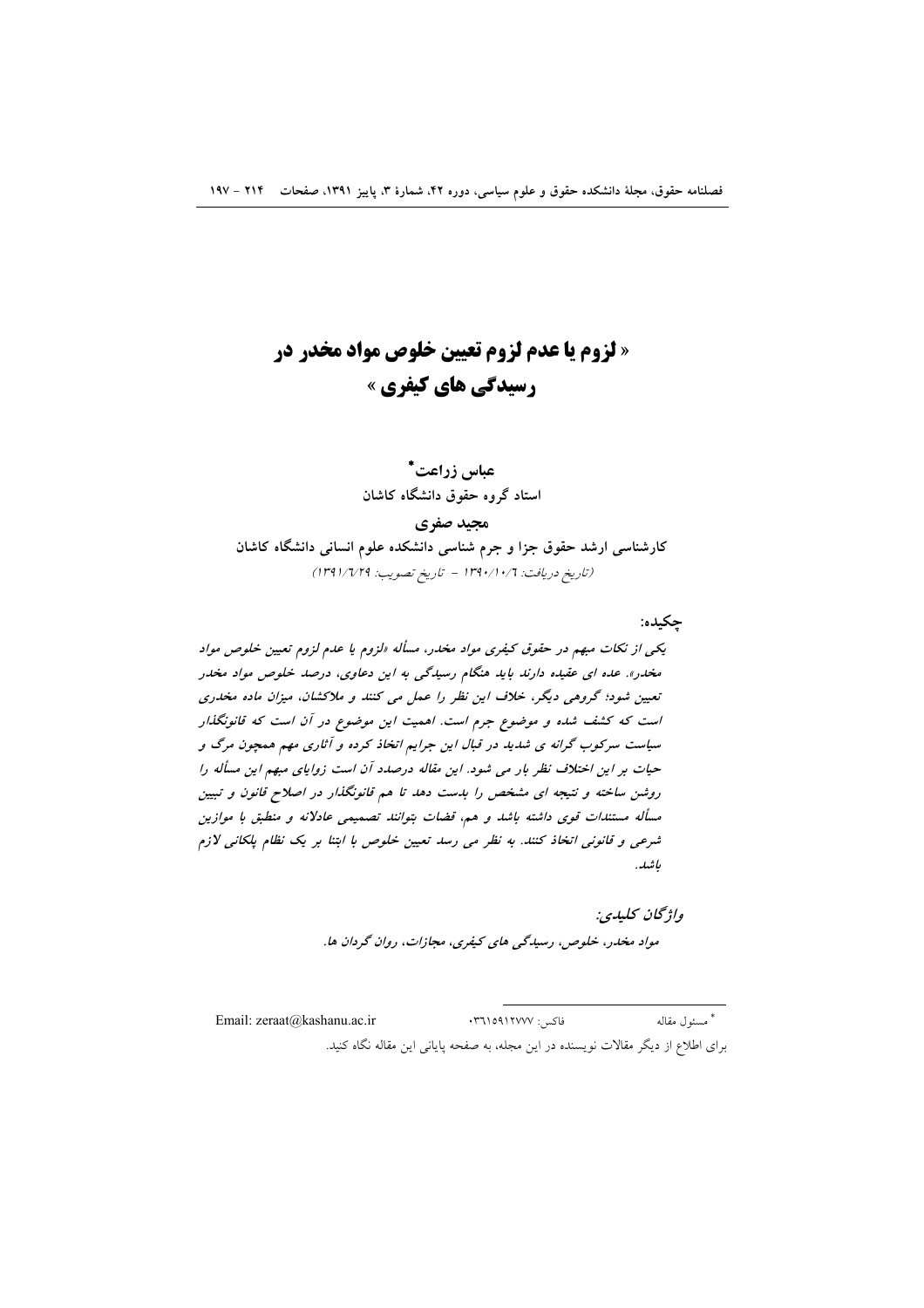#### مقدمه

در مواجهه با مواد مخدر، مسألهى اصلى، مخدر بودن يا نبودن مواد مكشوفه است كه هر ضابطه ای برای آن تعریف شود؛ آثاری خاص به دنبال میآورد. سؤال، ساده است اما پاسخ به آن بسی دشوار به نظر میرسد. صورت مسأله این است که مقداری مواد به ظاهر مخدر به هر نحو از شخص یا اشخاصی کشف می شود که اگر «مخدر» تلقی شود؛ معادل وزن ظاهری آن، بر بار مسؤولیت کیفری متهمان می|فزاید؛ اما چنان چه مبنایی دیگر مانند میزان مادهی مخدرهی فعال و خالص موجود در آن، ملاک عمل باشد؛ به اندازهی ناخالصی های موجود از بار گناهان متهم کاسته می شود. حال چه باید کرد؟ کدام ملاک را باید پذیرفت؟ طبیعی است که در کشورهای دارای حقوق موضوعه، قانون منبع و مرجع پاسخ گویی به چنین سؤالاتی است. فلذا در گام نخست باید به اّن رجوع کرد که البته در کشور ایران نقطهی اوج این بحث نیز از همین قانون نشأت گرفته است. بدین سبب که قانونگذار محترم، برغم اهمیت این موضوع، آن را به سکوت برگزار کرده و آنجا که قانون ساکت است؛ رجوع به روح قانون، لازم است. پس، موضوع پیش رو را باید در زرادخانهی حقوق برد و در اثر مطالعات فراوان روی آن، حکم متناسب را استخراج کرد. خلاصه اَن که، به گواه بسیاری از پرونده های قضایی موجود، تقریباً دست یابی به «مواد مخدر خالص» برای سوداگران مرگ، یک آرزو یا مزیت بزرگ به شمار میآید که رفته رفته خود را از دسترس بسیاری از افراد خارج ساخته و جای خود را به ناخالصی هایی داده است که به ظاهر، «مخدر» اما در واقع، «غیر مخدر» هستند. توجه به این امر، جهت تمییز سره از ناسره از نظر عقلی هم بسیار واجد اهمیت است و جانب عقل حکم می کند که قانون بیمار را نباید همچنان به حال خود واگذاشت. ای بسا که بیماری آن، دامان بسیاری از افراد را به غیر حق بگیرد و آلوده کند. بنابراین باید از تمام ابزار و قوای نظام حقوقی کشور از قبیل سابقهی قانونگذاری در این موضوع، تحولات قانونی، نحوه قانونگذاری، معاهدات بینالمللی، مباحث اصولی و فقهی و… جهت رفع این نقیصه کمک گرفت. موارد گفته شده، بیانگر دغدغههای ذهنی نگارنده و تلاش او در یافتن صحیح ترین پاسخ به این سوال است که «قضات و دادگاهها، در مقام رسیدگی و صدور رأی نسبت به جرایم مواد مخدر، برای تعیین میزان دقیق مواد مخدر مکشوفه، که مبنای میزان مجازات است، آیا مکلف به صدور رأی بر اساس میزان خالص مواد هستند و یا باید بر پایهی همان مقدار مواد ظاهری، صرف نظر از میزان خلوص آن ها، مبادرت به صدور رأی نمایند؟!» نزدیک ترین فرضیه به ذهن نيز اين است كه حقيقت در كُنه موضوع نهان است و هر آن چه ظاهر است؛ لزوماً حقیقت نخواهد بود. به دیگر سخن، به نظر میرسد که کنکاش در افکار قانونگذار به سود خالص مواد مخدر پایان پذیرد.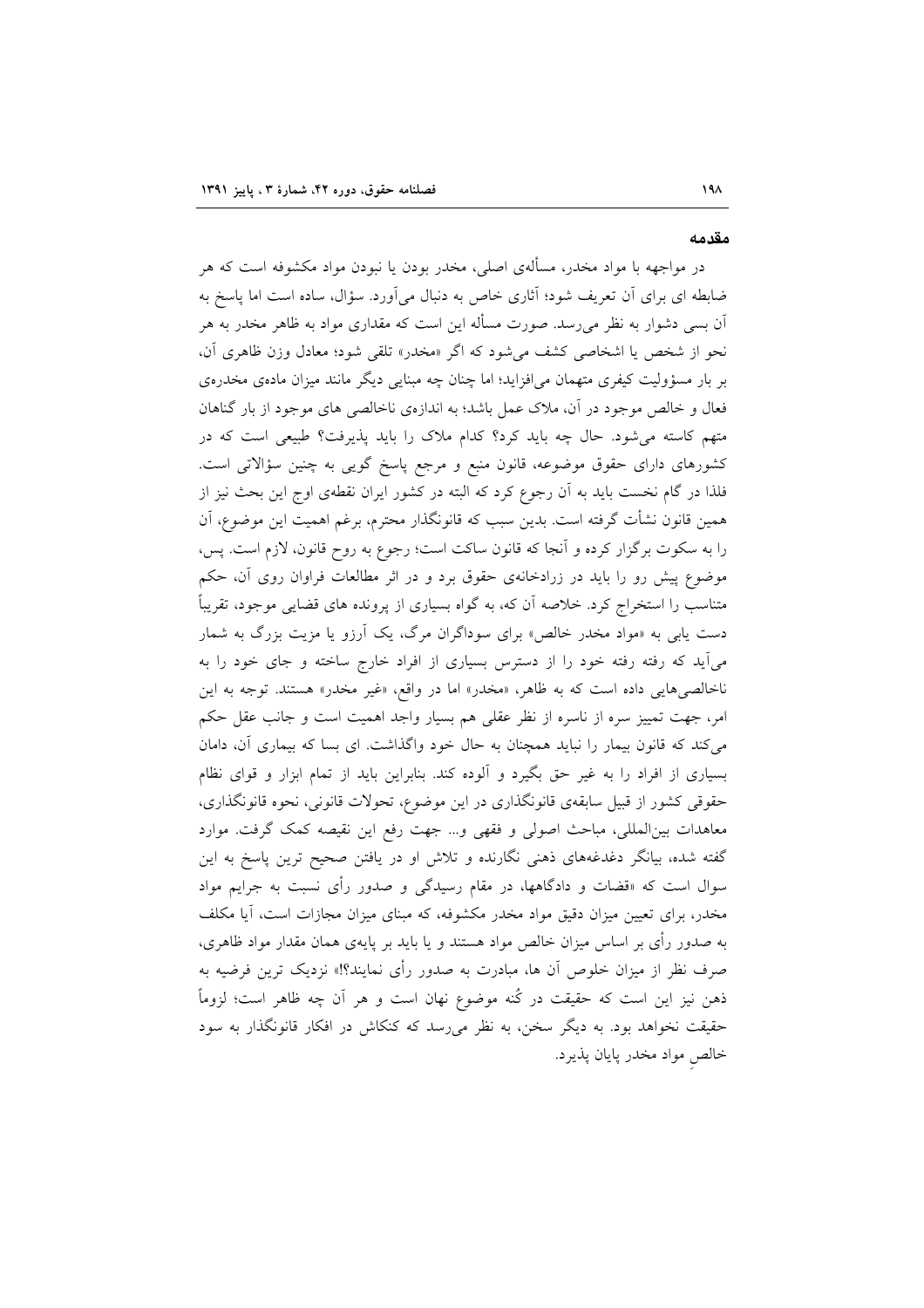**تعریف**: نقطه ثقل اغلب اختلاف نظرها در پاسخ به سؤال لزوم تعیین خلوص مواد مخدر در جرایم مربوط به آن، تعریف ها و برداشت های متفاوت از واژگان «مواد مخدر» است. به دیگر سخن هر تعریفی از این واژگان، ارایه شود بدون شک در موضع گیری نسبت به اصل مسأله، تأثیر اساسی میگذارد. پس تعریف صحیح از آن به نتیجه گیری پایان نوشتار موکول خواهد شد و در این قسمت تنها مقدمات لازم برای آن تعریف، ارایه می شود. واژهی «مخدر» اسم فاعل باب تفعیل از ریشه ی خ.د.ر و به معنای« ب<sub>ی</sub> حس کننده» (المعجم الوسیط، ج۱) است. تخدیر نیز مصدر همین باب و ریشه است. بنابراین از نظر لغوی، «مواد مخدر» یعنی «آنچه که بی حس کننده» است که در اصطلاح عوام به آن چه که نشئه آور باشد و به عنوان نشئه کننده شناخته و استعمال شده باشد، مواد مخدر گویند.

حال که معنای لغوی «مواد مخدر» آشکار شد؛ باید مفهوم اصطلاحی آن و موقع این مفهوم نسبت به معنای لغوی اش بررسی شود تا بتوان به کلید حل مسأله نزدیک تر شد. تاکنون تعاریف اصطلاحی متعدد از مواد مخدر در کتب، قوانین و کنوانسیون های مختلف آمده است که به ذکر چند نمونه از آنها پرداخته می شود:

مواد مخدر دارای معنایی عام و معنایی خاص است. مخدر در معنای عام(opium) به موادی گفته می شود که سبب حالتی متضاد با حالت هوشیاری می شود اعم از اینکه قانون استعمال آنها را ممنوع یا مجاز کرده باشد. اما معنای خاص آن شامل موادی است که مصرف آنها تغییراتی در کارکرد بیولوژیک بدن به وجود میآورد و قانونگذار، استعمال آنها را ممنوع کرده است (Illict drug) ( زراعت، ١٣٨٦: ٥٢).

جامعهى بين المللي نيز در قالب كنوانسيون هايي سعى به تعريف «مواد مخدر» كرده است که البته عمدتاً جنبهی ذکر مصداق دارند. اما از آن جهت که فهرست هایی جامع ارایه کرده اند؛ گامی بلند در راستای کمک رسانی به قانونگذاران و آزمایشگاه ها در تشخیص و تعیین مواد مخدر برداشتهاند که در این بحث بسیار می تواند راهگشا باشد. به طور مثال معاهده واحد مواد مخدر ۱۹۶۱ که ایران نیز به آن پیوسته است؛ در مادهی یک خود که به تعاریف اصطلاحات اختصاص یافته این گونه واژهی «مادهی مخدر» را ذیل بند «ی» تعریف کرده است. «مادهی مخدر، یعنی هر یک از مواد مندرج در فهرست شماره ۱ و فهرست شماره ۲. اعم از طبیعی و صنعتی، پیرو همین موضوع، بند «س» مادهی اول «کنوانسیون سازمان ملل متحد برای مبارزه با قاچاق مواد مخدر و داروهای روان گردان ۱۹۸۸» این گونه بیان میدارد: «مواد مخدر به معنای هر یک از مواد طبیعی و یا ترکیبی مشروحه در جداول ۱ و ۲ کنوانسیون واحد مربوط به مواد مخدر ۱۹۶۱ و پروتکل اصلاحی آن مصوب ۱۹۷۲ است».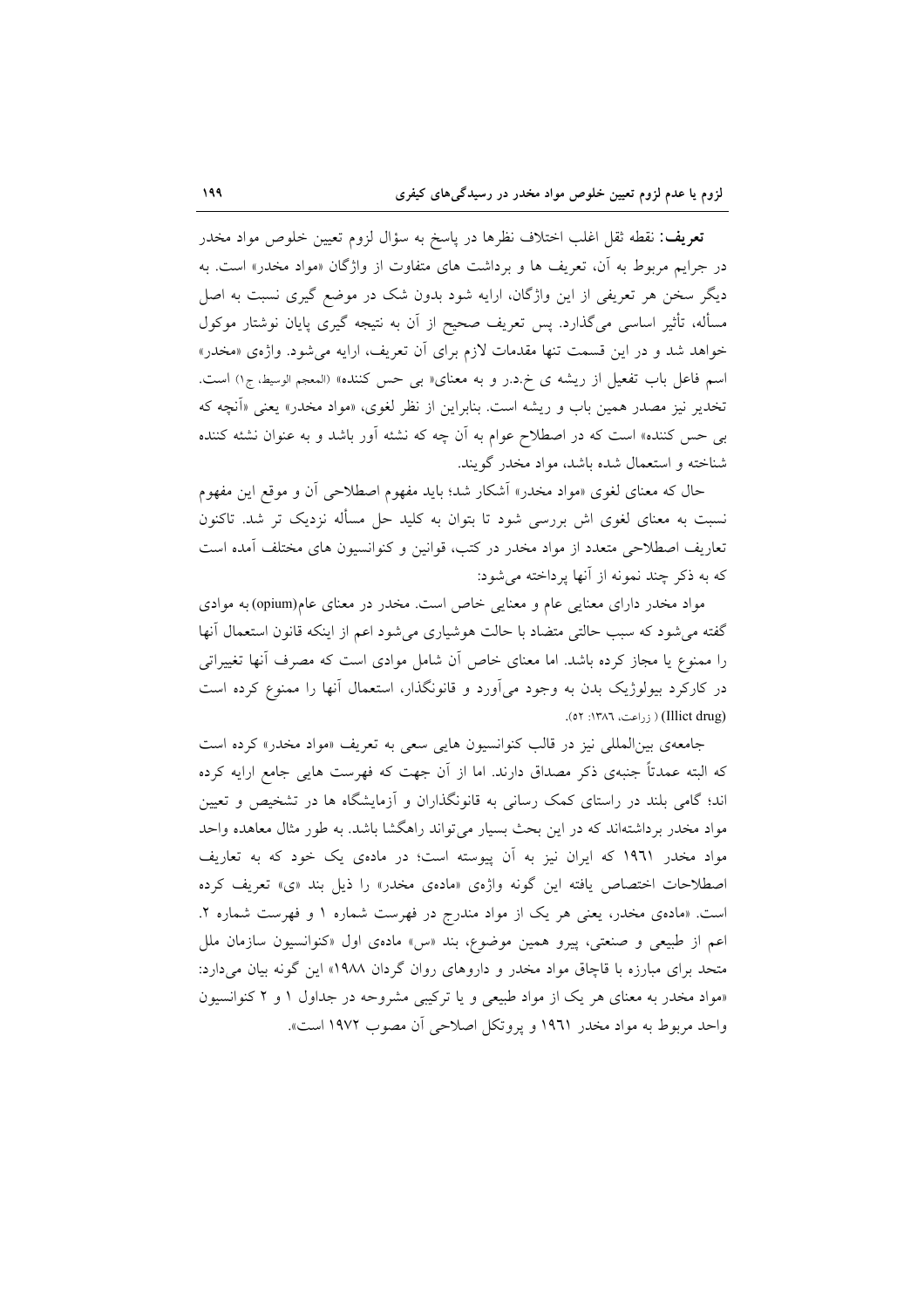این رویه درست همان شیوه ای است که قانونگذار ایران در قانون اصلاح قانون مبارزه با مواد مخدر و الحاق موادي به أن مصوب ١٣٧٦/٦/١٧ (ق.ا.ق.م.م.م) اتخاذ كرده و در تبصره ماده ۹ مقرر میکند که «منظور از مواد مخدر در این قانون کلیهی موادی است که در تصویب نامه راجع به فهرست مواد مخدر ۱۳۳۸ و اصلاحات بعدی آن احصا یا بوسیله وزارت بهداشت درمان و آموزش پزشکی به عنوان مخدر شناخته و اعلام میشود».

نگاهی اجمالی به این فهرست ها به خوبی آشکار میکند که تمام اسامی مندرج در آنها جنبه افیونی و تخدیری دارند و شامل ناخالصیهای غیر مخدر نمی شوند. از طرف دیگر، این نکته را می رساند که در یک محموله ی مکشوفه، ممکن است تعدادی از این مخدرات ترکیب شده باشند؛ فلذا لازم است که جهت تعیین نوع و میزان ترکیب اَن ها، این مواد مورد اَزمایش و بررسی قرار گیرند.

نکتهی حایز اهمیت آن است که در ۲ کنوانسیون مهم بینالمللی در زمینهی مواد مخدر، اصطلاح «ترکیب» در کنار اصطلاح «مواد مخدر» اَورده و تعریف شده است و بر هر یک، نظامی جداگانه حاکم است. یکی در بند ق «ماده یک» کنوانسیون ۱۹۶۱ و دیگری در بند «ج» ماده یک کنوانسیون مواد روان گردان ۱۹۷۱ میلادی که هر دو تعریف در ادامه می آید:

- بند« ق» ماده یک کنوانسیون ١٩٦١: «واژهی ترکیب» یعنی یک مخلوط جامد یا مایع که در آن ماده ی مخدر وجود داشته باشد.

- بند «ج» ماده يک کنوانسيون ١٩٧١ اصطلاح «ترکيب» يعني:

۱. هر محلول یا مخلوط در هر وضعیت فیزیکی که در آن یک یا چند ماده روان گردان وجود داشته باشد؛

۲. یک یا چند ماده روان گردان به صورت مقدار ( دوز) خوراکی؛

بحث لفظی و اصولی: قدم نخست در تفسیر اصطلاح «مواد مخدر» آن است که معلوم شود این اصطلاح از کدام دسته ی حقایق است. حقیقت عرفیه یا حقیقت شرعیه و یا اینکه كدام معناي أن مد نظر قانونگذار بوده است، معناي عرفي عام يا معناي عرفي خاص.

واقعیت آن است که حیات مواد مخدر، مسبوق بر وجود قوانین موضوعه است. پس از یک جهت می توان گفت که اصطلاح مواد مخدر،حقیقتی عرفی است که در برههای از زمان وارد قوانین شده است؛ اما نکته اینجاست که باید بررسی شود کدام معنای عرفی مد نظر قانونگذار بوده است. معناي آن در نزد عرف عام و يا عرف خاص؛ و اگر بر گرفته از عرف خاص است، به کدام گروه تعلق دارد. پس، آن هنگام که در استناد لفظی به معنایی تردید شود، راهکار صحیح آن است که خاستگاه آن مشخص شود تا بتوان لفظ مربوط را به دنیای خود و نه دنیای غربت بر د.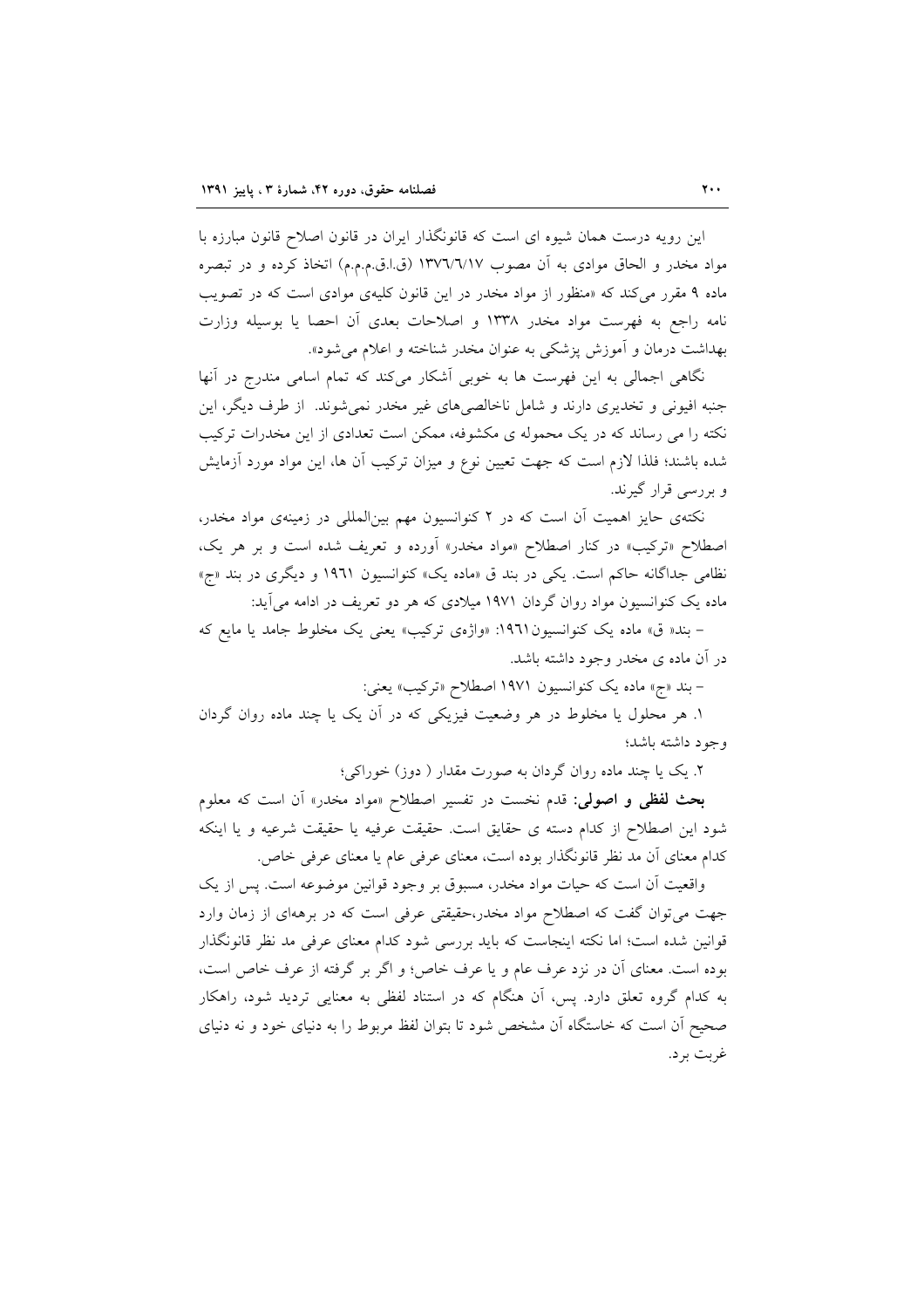لفظ مادهی مخدر نیز در هر کجا که استعمال شود باید معلوم شود که به کدام حقیقت عرفي يا قانوني و شرعي متصل است. براي نمونه، چنان چه مصرف كنندهاي لفظ «مواد مخدر» را به کار بندد، بی گمان مقصود وی همان معنای مواد مخدر ظاهری است با تمام ناخالصی هایش؛ چرا که مراد وی، ماده قابل استعمال جهت تخدیر است و بیش از آن که خلوص مواد، مد نظر وی باشد؛ کیفیت اثر مواد را خواهان است. در واقع جزء را می خواهد اما کل را افاده کرده؛ همچنین است معنای متبادر از مواد مخدر در اذهان اغلب افراد جامعه. اما عکس این قضیه ممکن و بلکه شایع است. به دیگر سخن در نزد تولید کنندگان/کشت کنندگان و يا قاچاق چيان مواد مخدر هرگز مواد مخدر خالص و ناخالص تحت يک معنا و لفظ جمع نمیمآیند و قطعاً لفظ مواد مخدر را به صورت عام برای هر دو نوع مواد خالص و ناخالص به کار نمی برند. در واقع استعمال لفظ مطلق تا آن جا که، مسامحه پذیرفته باشد جایز است اما در آن هنگام که حق و تکلیفی بر آن بار می شود، همه چیز به جای واقعی خویش باز گشته و به اصل خود رجوع میکنند. از آنجا که از نظر عملی و قانونی، هر نوع به کارگیری لفظ، به نوعی با حقوق و تکالیف سایرین ارتباط یا اصطکاک پیدا میکند؛ دیگر مجالی برای مسامحه نیست و در زمان تردید، بهترین دست آویز، بازگشتن به خویشتن خویش برای تبیین هویت است. یعنی زمانی که قانونگذار لفظ «مادهی مخدر» را به طور مطلق ایراد میکند؛ چارهای نیست جز آن که لفظ را به معنای اصلی اش باز گرداند که قدر متقین نیز همین را افاده میکند به نحوی که همگان مواد مخدر خالص را «مادهی مخدر» میدانند؛ لیکن همهی اقشار و عرف ها مواد مخدر ناخالص را به صورت تمام و کمال داخل در معنای مواد مخدر نمیدانند.

اگر به گذشته باز گردیم و شاخ و برگ های تاریخ را هرس کرده تا جایی که به دنیای ساده و خالص پیشینیان گام نهیم؛ در مییابیم که در گذشته، مردمان دور دست، موادی را در عالم طبیعت کشف می کنند که خاصیت نشئه کنندگی یا توان افزایی داشتهاند. که البته این ویژگی را مدیون ترکیبات ذاتی خود بودهاند و چون در این عناصر طبیعی، ناخالصی یافت نمی شد، اغلب نام أن گیاه را برای شناساندن منظور خود و تمییز أن از سایر انواع مشابه بر أن «کارکرد خاص» نهادند. از نظر لغوی و اصولی، مجاز کل از جزء محقق شد و به علت کثرت استعمال، رفته رفته لفظ أن گياهان بر مواد مخدر اصلي موجود در أنها تعيّن يافت و از أن يس ماهیت های ذاتی نشئه کننده یا توان افزا، به عنوان« مخدر» شناخته شدند. نکتهای که بشر در طول سال ها و با پیشرفت علم کیمیاگری بدان دست یافت که آن چه که مردمان گذشته، «مخدر» می شناختهاند؛ به واقع چیزی نیست جز آن عناصر شیمایی تشکیل دهندهی آنها، یعنی، این رشته همواره ملاکی به همراه داشته که قوهی تمییز مخدر از غیر مخدر را میداده است و این سنگ محک همان «فرمول شیمایی» یا «ماده فعاله» انواع مخدرات است که حاکی از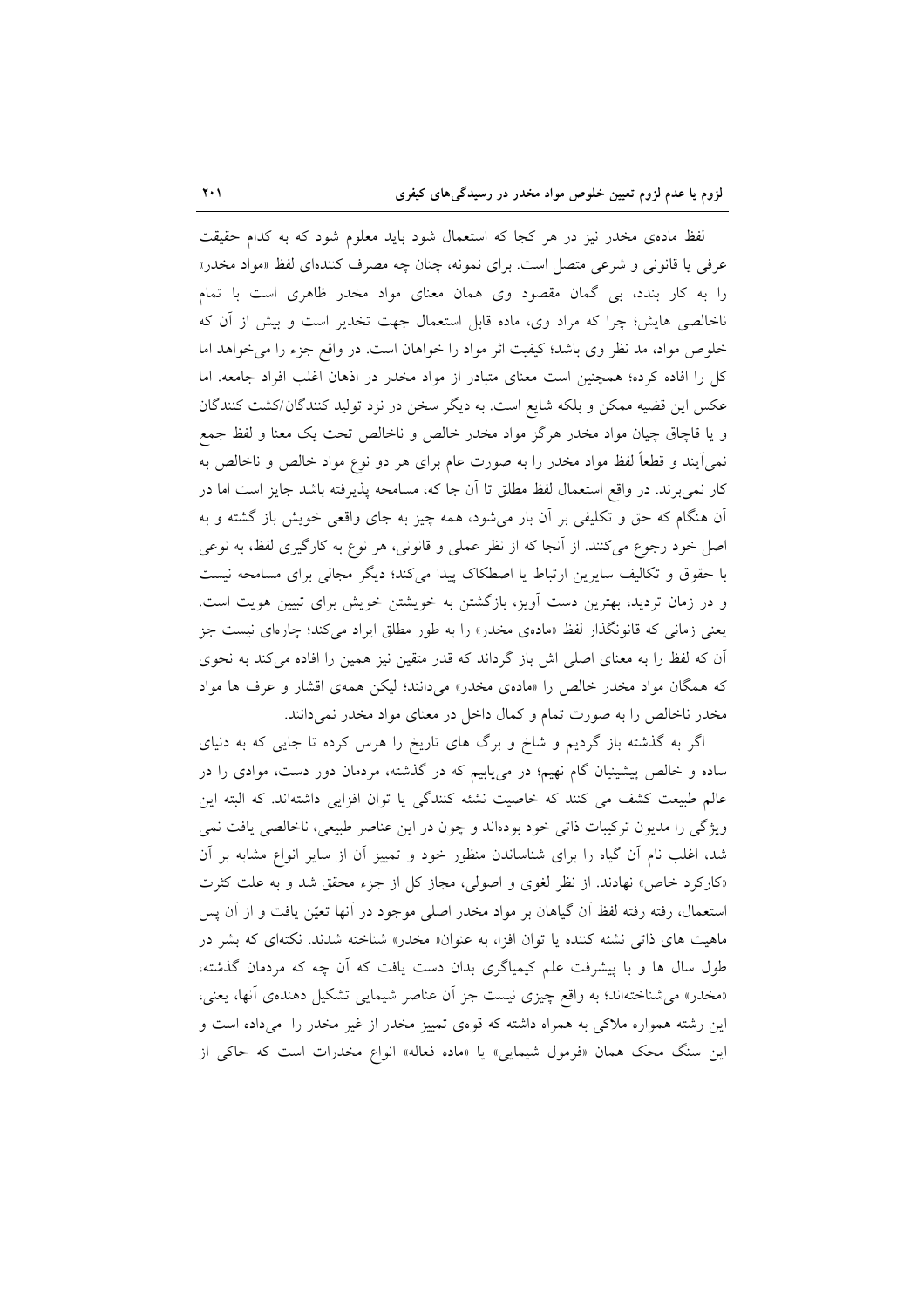خاصیت آنها است. امری که دانشمندان جهان از سراسر دنیا گرد هم آمدند و بر آن ضمن عهد نامههای متفاوت مهر تأیید زدند. از جملهی این معاهدات می توان به دو معاهده مهم اشاره کرد که به تصویب نمایندگان مجلس کشور ایران نیز رسیده است: یکی معاهده واحد در باره مواد مخدر ۱۹۶۱ نیویورک که به تصویب مجلس شورای ملی رسیده (۱/۴۵۱/٤/۷) و دیگری «کنوانسیون سازمان ملل متحد برای مبارزه با قاچاق مواد مخدر و داروهای روان گردان مصوب کنفرانس ۲۰ دسامبر ۱۹۸۸» که مجلس شورای اسلامی، به تاریخ ۱۳۷۰/۹/۳ ضمن ماده واحدهای، الحاق ایران را به آن، رسمیت قانونی بخشید که اتفاقاً مورد تأیید شورای نگهبان نیز واقع شده است که در هر دو معاهدات، مواد مخدر را به فهرست هایی از مواد با فرمولهای شیمیایی خاص تعریف کردهاند و ضمناً اعلام داشتهاند که ترکیباتی که حاوی مواد با فرمول شیمایی غیرمندرج در این فهرست ها، باشند، تابع مقادیر مواد مخدری خواهد بود که در ساختن این ترکیبات به کار رفته است (بند ۳ و ٤ کنوانسیون ١٩٦١ نیویورک).

دست کم أن است که قانونگذار با تهیهی فهرستی از انواع مواد مخدر و ارجاع کردن مفهوم مواد مخدر به آن فهرست، درصدد آن بوده که به مخاطبین خود القا کند که منظور وی از مواد مخدر، نه همان معنای عرفی عام آن بوده بلکه معنایی خاص در نظر وی است که به صراحت أن را فهرست كرده و از اين طريق عرف خاص خود را بنا كرده و حقيقتي قانوني را بر پایه ی علم شیمی به وجود آورده است که با وجود حقیقت قانونی، دیگر جایز نیست در مقام تفسیر به مأخذی جز همان قانون رجوع کرد و یا به عرف عام استناد کرد.

## ارزيابي دلايل مخالفت لزوم تعيين خلوص مواد مخدر

در این گفتار تلاش میشود به بررسی دلایل مخالفت لزوم تعیین خلوص مواد مخدر پرداخته شود و نظرات مخالف و موافق در آوردگاه استدلال مقابل یکدیگر صف آرایی کنند تا تماشاگران این رزمگاه، خود به داوری نشسته و پیروز میدان را انتخاب کنند.

١. يكي از دلايلي كه به آن اشاره شده است، مصلحت جامعه است. اشكال از آنجا وارد می شود که ایشان مصلحت جامعه را منحصر در اقدام شدید و کوبندهی کیفری علیه مرتکبین جرایم مواد مخدر میدانند؛ حال اّنکه حقوق کیفری مدرن هرگز مصلحت جامعه را از این زاويه نمي،نگرد؛ بلكه حتى در فرايند توسعه و تحول خويش، گاهي مصلحت را در اقدام ملايم یا مسامحه با متهمین میداند. در واقع، مخالفین، میل به سیاست کیفری سخت گیرانه در قبال جرايم دارند و موضع أنها شبيه به طرفداران نظريه «تسامح صفر» (zero tolerance) است كه قایل به نوعی سیاست عمومی نظارت و کنترل بر بی نظمیهای اجتماعی خود هستند. البته در مقیاس بزرگ تر و با شدت بیش تر همچنان که در متون خارجی هم دیده شده در تعاریف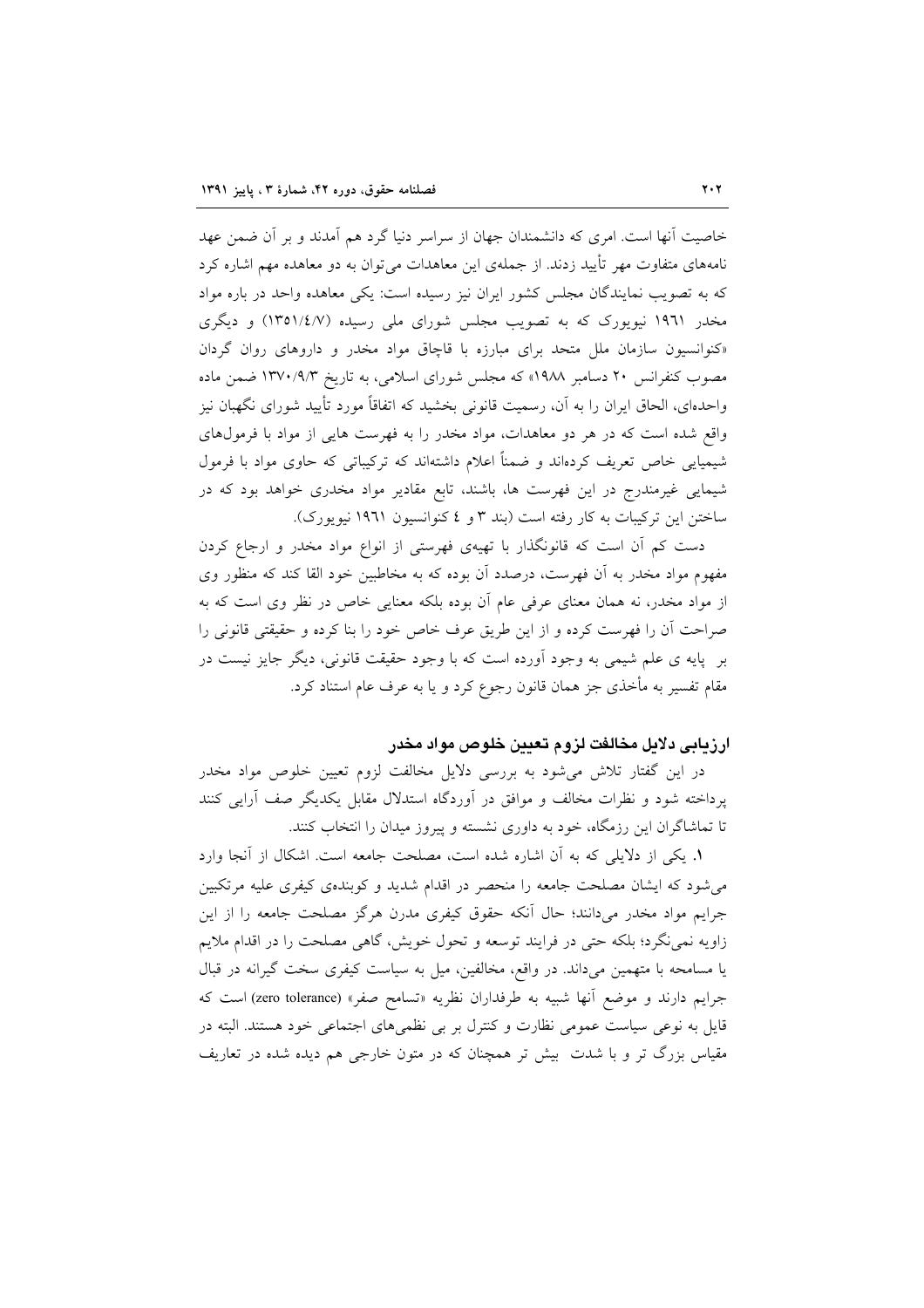خود از تسامح صفر، این چنین ذکر کردهاند: خط مشی یا راهبرد عدم تحمل نسبت به رفتارهای نامطلوب از قبیل اعمال خشونت اَمیز یا مصرف مواد مخدر غیر قانونی از طریق تحمل غیر ارادی ضمانت اجراهای شدید برای ارتکاب اولین جرایم» (جوانمرد، ۱۳۸۸: ۳۵). سیاست های شدید جنایی، هر چند در بردارندهی مزایای ویژهای از جمله ارعاب عام میباشند؛ اما هرگز توجیه کنندهی شدت برخورد، به عنوان مصلحت جامعه نیستند. منصرف کردن مرتکبان جرایم از طریق تهدید مجازات، هم چنان یکی از اهداف عمدهی قانون کیفری محسوب میشود (???:?pica,1989). ولی ورای رویکرد نظری، این پرسش ممکن است مطرح شود که ضمانت اجرای کیفری تا چه میزان «نیروی ضربه زن» موثر در بازدارندگی افراد از ارتکاب به جرم تشکیل می دهد؟» (پیکا، ۱۳۸۹: ۱۱۷).

همچنین با این حال به جنبهی «سزادهی» ضمانت اجراهای کیفری نباید تا آنجا اهمیت داد که به هدف دیگر مجازات یعنی هدف سازگاری دوباره و بازیذیری اجتماعی محکوم لطمه بزند که در سامان دهی نحوهی رفتار با بزهکار در اولویت قرار داده شده است (بونک، ۱۳۸۲ : ۳۱). مضاف بر این که مصلحت جامعه در مواجهه با جرایم، مجازات آنها به نحوی است که لزوماً مصلحت جامعه را محقق نمیسازد بلکه مصلحت جامعه در وهله ی اول نیازمند به مجازات متناسب و عادلانه است که در گام دوم به اهداف و کارکردهای مجازات از جمله سزادهی، اصلاح و بازسازگاری اجتماعی بزهکار، عبرت اَموزی و ارعاب انگیزی و … تا جای ممکن جامه ی عمل بپوشاند. بنابراین أشکار شد این استدلال که عدم تعیین خلوص مواد مخدر، موافق با مصلحت جامعه است، مبنای علمی ندارد و ای بسا که معلوم شدن میزان خالص مواد مخدر به نفع جامعه نیز باشد تا هر کس، به همان اندازه که تقصیر می کند مجازات شود.

٢. دليل ديگر مخالفت با تعيين خلوص مواد مخدر، اين است كه لازم بودن تعيين خلوص، اطالهی دادرسی و اضافه شدن هزینه ها را لازم می آید. آیا به راستی کرامت(dignity) و حقوق اساسی بشر که در دادرسی های کیفری تحقق می پابند با چنین عواملی مقابل می نشیند؟! هرگز! کدامین مصلحت است که این گونه اقتضاء میکند: «جان انسانی در اثر مجازات گرفته شود و در عوض، دادرسی، کوتاه و کوبنده و ارزان به پایان رسد؟» علاوه بر این که سنجش حقوق بشر با چنین ملاک هایی از بنیاد با ایراد مواجه است. ایراد دیگر نیز بر این نظر وارد است؛ اعمال مجازات برای سایر جرایم نیز در بردارندهی هزینههای سیاسی و مالی برای دولت است. مثلاً مجازات اعدام یا هزینه نگهداری طولانی مدت زندانیان در زندان ها. از طرفی، برخورد شدید با مجرمین مواد مخدر، مجازات های سنگین تر را به بار می آورد که ما به التفات همین شدت، با واقعیت، به نوبه ی خود سهمی به سزا در تحمیل هزینه ی بیشتر و طولانی تر شدن فرآیند کیفری دارد. به دیگر سخن، هزینه انجام آزمایش تعیین خلوص به مراتب کمتر از هزینه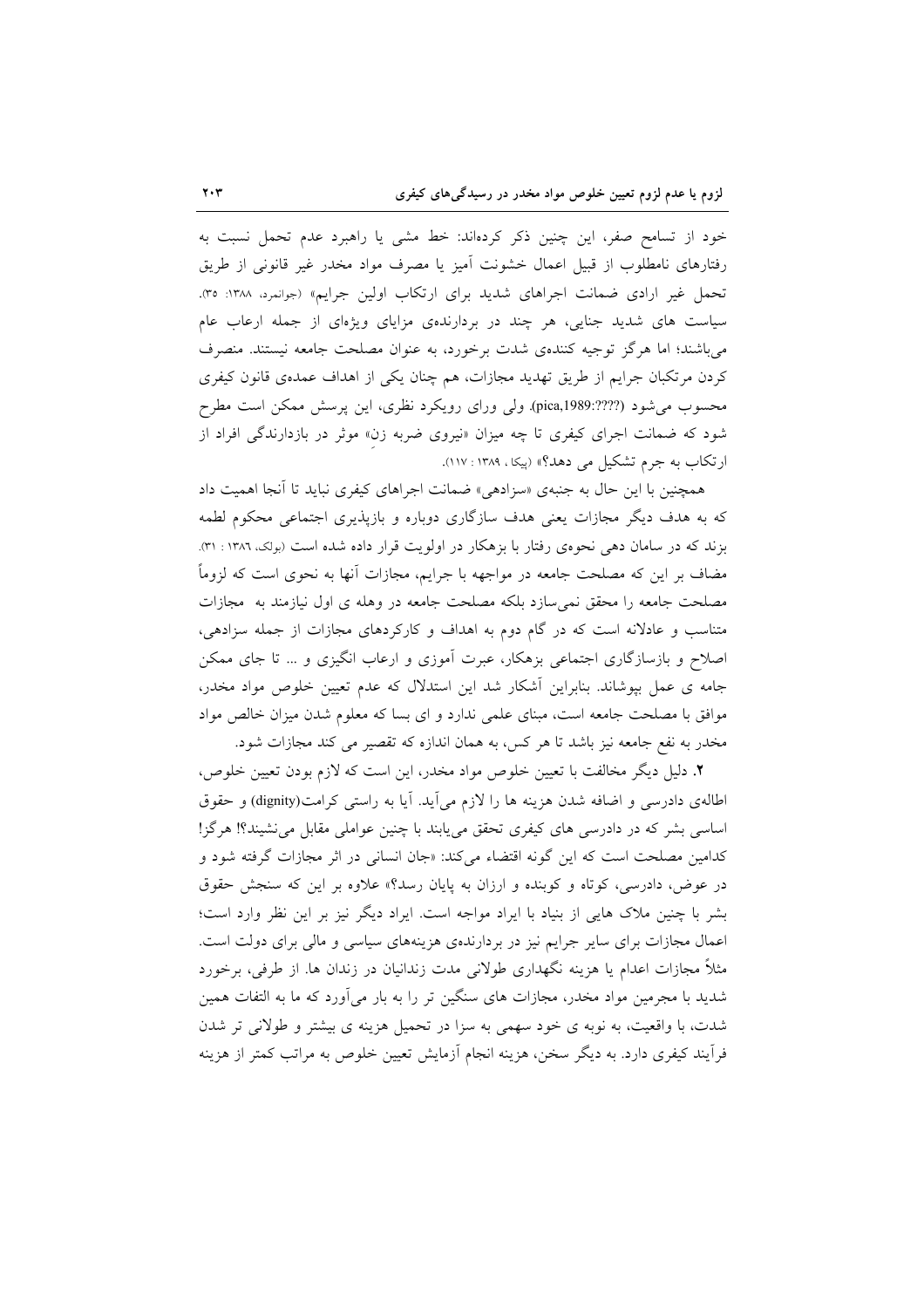نگهداری محکوم به مواد مخدر در زندان برای آن میزان حبس اضافهای است که در اثر عدم آزمایش باید متحمل شود. صرف نظر از هزینه های معنوی که شخص محکوم میپردازد و ای بسا هر یک روز، اضافه ماندن در بند اسارت با اعتقاد به ناحق بودن، وی را سال ها از بازگشت اصلاحی به جامعه دور سازد و او را تبدیل به شهروندی خطرناک ضد اجتماع <sub>کند</sub>.

**۳**. احتمال دیگر، این است که آنچه مد نظر قانونگذار بوده، مفهوم «عرفی» مواد مخدر است که قید «عرفی» سهواً از قلم قانونگذار افتاده است و به همین جهت است که در قانون اصلاح قانون مبارزه با مواد مخدر مصوب ١٣٧٦، قيد «عرفي» مشاهده نمي شود. اين احتمال، ذهن را به ياد اصل عدم تقدير مي|ندازد كه بيان ميدارد آنجا كه احتمال مي رود در كلام، كلمه یا جمله ای در تقدیر باشد؛ ولی دلیل بر تقدیر در خود کلام وجود نداشته باشد. در این هنگام، «اصل، عدم تقدیر است» [و در این کلام، چیزی مقدر نشده و به آنچه که منظور شارع بوده و در قالب همین الفاظ بیان شده است، عمل میشود] (مظفر، ۱۳۸۵: ۹۰). از دیگر سو، در حقوق جزا، برای اثبات جرم بودن کاری، استناد به عرف ممنوع است (اصل ٣٦ قانون اساسی) پس دادرس نمي تواند با استناد به عرف و رسوم ، عملي را جرم بشناسد يا مجازاتي خارج از حدود قانون برای اشخاص معین کند. از طرف دیگر، بهترین و ساده ترین دلیلی که در رد این نظر می توان آورد، نص صریح تبصره ماده یک همان قانون است که بیان میدارد: «منظور از مواد مخدر در این قانون، همه موادی است که در تصویب نامه راجع به فهرست مواد مخدر مصوب ۱۳۳۸ و اصلاحات بعدی آن احصاء یا بوسیله وزارت بهداشت، درمان و آموزش پزشکی به عنوان مخدر شناخته و اعلام می شود.» از این تبصره فهمیده میشود که: الف : اگر مواد مخدر عرفی، مدنظر قانونگذار بود، دیگر چه نیازی وجود دارد که قانونگذار خود را مقید به فهرستی علمي كند! به عكس، قانونگذار با اين فهرست، دقيقاً درصدد وضع حقيقتي قانوني بوده است تا راه بر دخالت عرف عام؛ ب: اگر ملاک، عرف باشد ممکن است هر مادّهی دیگر که عرف آن را مخدر میداند، موضوع جرایم مواد مخدر قرار گیرد و مستوجب مجازات دانسته شود بدون آنکه از آن ماده ذکری در فهرست قانون شده باشد. بدیهی است که چنین امری با تمام مسلمات و اصول حقوق کیفری در تعارض است؛ ج: قسمت اخیر تبصره، مقام تشخیص مخدر بودن یک ماده جهت ورود به فهرست مواد مخدر را در وزارت بهداشت درمان و آموزش پزشکی دانسته است که دارای کارشناسان متخصص علمی است نه این که کارشناس عرف باشند.

٤. گفته شده که ممکن است، برای رد لزوم تعیین خلوص به ماده ١٠ قانون اصلاح قانون منع کشت خشخاش و استعمال تریاک مصوب ۱۳۳۸ استناد کرد که صریحاً مواد مخدر عرفی را ملاک قرار داده است. این نظر هم با چند ایراد مواجه است. ابتدا این که ملاک بودن مواد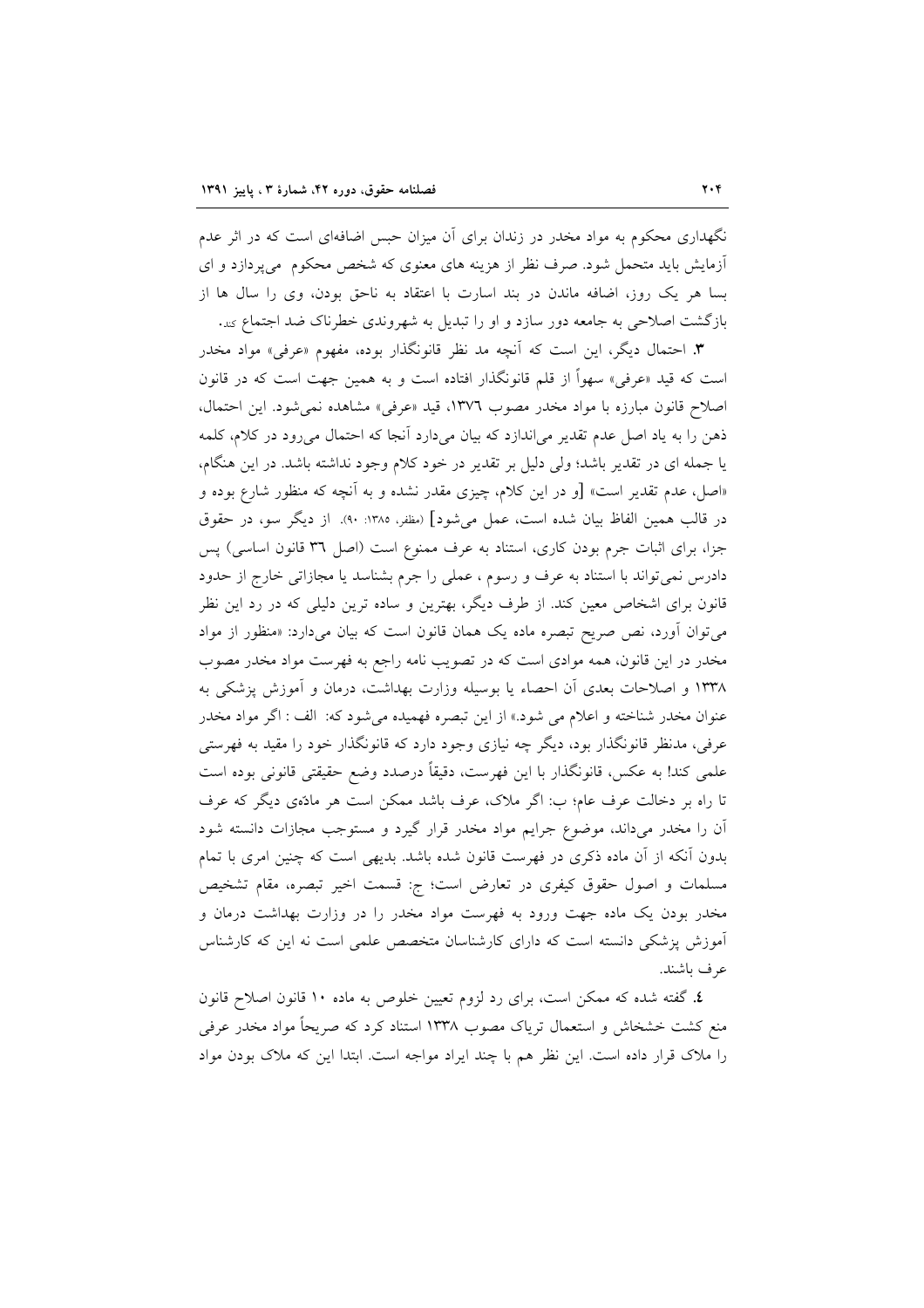مخدر عرفی، یعنی دخیل دانستن، ناخالصیها در میزان مجازات و تحمل بخشی از کیفر، در برابر موادی که نه تنها مخدر نیستند بلکه در هیچ کجای قانون، ملاک تعیین مجازات قرار نگرفتهاند. شاید به همین دلیل باشد که قانونگذار آگاهانه در ماده ۲۵« قانون تشدید مجازات مرتکبین جرایم مواد مخدر و اقدامات تأمینی و درمانی به منظور مداوا و اشتغال به کار معتادین» مصوب ١٣٥٩/٣/١٩، نسخ قانون منع كشت خشخاش و استعمال تریاك مصوب ۱۳۳۸ را اعلام می کند تا بدین وسیله هیچ گونه اثری از عرفی بودن ملاک مواد مخدر در قانون به جای نماند. رفتار دو گانه قانونگذار نسبت به قانون واحد نیز نمیتواند بدون دلیل باشد. یس اگر قانونگذار، قانون ۱۳۳۸ را نسخ اما فهرست آن را ابقاء می کند، حتماً قایل به ملاک فهرست (فرمول شیمایی و توجه به مواد مخدر خالص) و بی اعتباری ملاک قانون ۱۳۳۸ (عرفي بودن) بوده است. پس حذف واژهي «عرفي» در قوانين و مقررات بعدي، حكايت از أن دارد که قانونگذار، مواد مخدر خالص را مد نظر داشته است. مضاف بر اینکه «عرف» همانگونه که بیان شد به معنای عرف عام نیست بلکه عرف خاص مد نظر است که اصطلاحاً، سیره ی عقلا نامیده می شود.

٥. احتمال ديگر براي عدم لزوم تعيين درصد خلوص مواد مخدر نظريه شماره م/۲/۱۲۸۳/۱۸۳/۱۸۳/۱۹ صادره از سوی معاونت محترم دادستانی کل کشور در ۸۳/٦/۱٤، است که اشعار میدارد در مواردی که مجازات عمل، اعدام است یا متهم ادعای ناخالص بودن مواد را مطرح می کند، قاضی مکلف به ارجاع مواد جهت تعیین خلوص است. به عقیدهی ما این نظریه لزوم تعیین خلوص است؛ یعنی تأکید معاونت محترم دادستانی کل کشور بر لزوم تعیین خلوص مواد مخدر در مورد اعدام يا ادعاى ناخالص بودن هيچ گونه دلالتي به منع اين لزوم در سایر مواد ندارد. مخصوصاً این که واقعیت موجود دلالت بر غلبه ی مواد ناخالص بر خالص دارد و کثرت نزدیک به اتفاق این ادعاها را موجب خواهد بود. از طرف دیگر هیچگونه خصوصیتی در متهمی که ادعای ناخالصی کرده وجود ندارد که برای وی ارجاع مواد به آزمایشگاه نوعی امتیاز تلقی شود. همچنین هیچ خصوصیتی در پرونده های موضوع اعدام یا حبس ابد وجود ندارد تا گفته شود که فقط این موارد به آزمایشگاه ارجاع شود چون میزان مجازات اهمیت ندارد بلکه احراز موضوع، اهمیت دارد. یعنی همانگونه که مقداری خاص از مواد مستوجب حکم اعدام است، مجازاتهای مختلف نیز بر اساس میزان مختلف ًمواد مخدر، تعيين مي شود.

ضمن این که در پروندههای کیفری، این قوه ی حاکمه و دستگاه قضا است که به تنهایی وظیفهی کشف حقیقت را بر دوش میکشد و سرنوشت رسیدگی کیفری را نمیتوان به دست متَّهمین سیرد و بدین سان فرشته ی عدالت را اسیر حیله و نیرنگ مجرمین حرفهای کرد و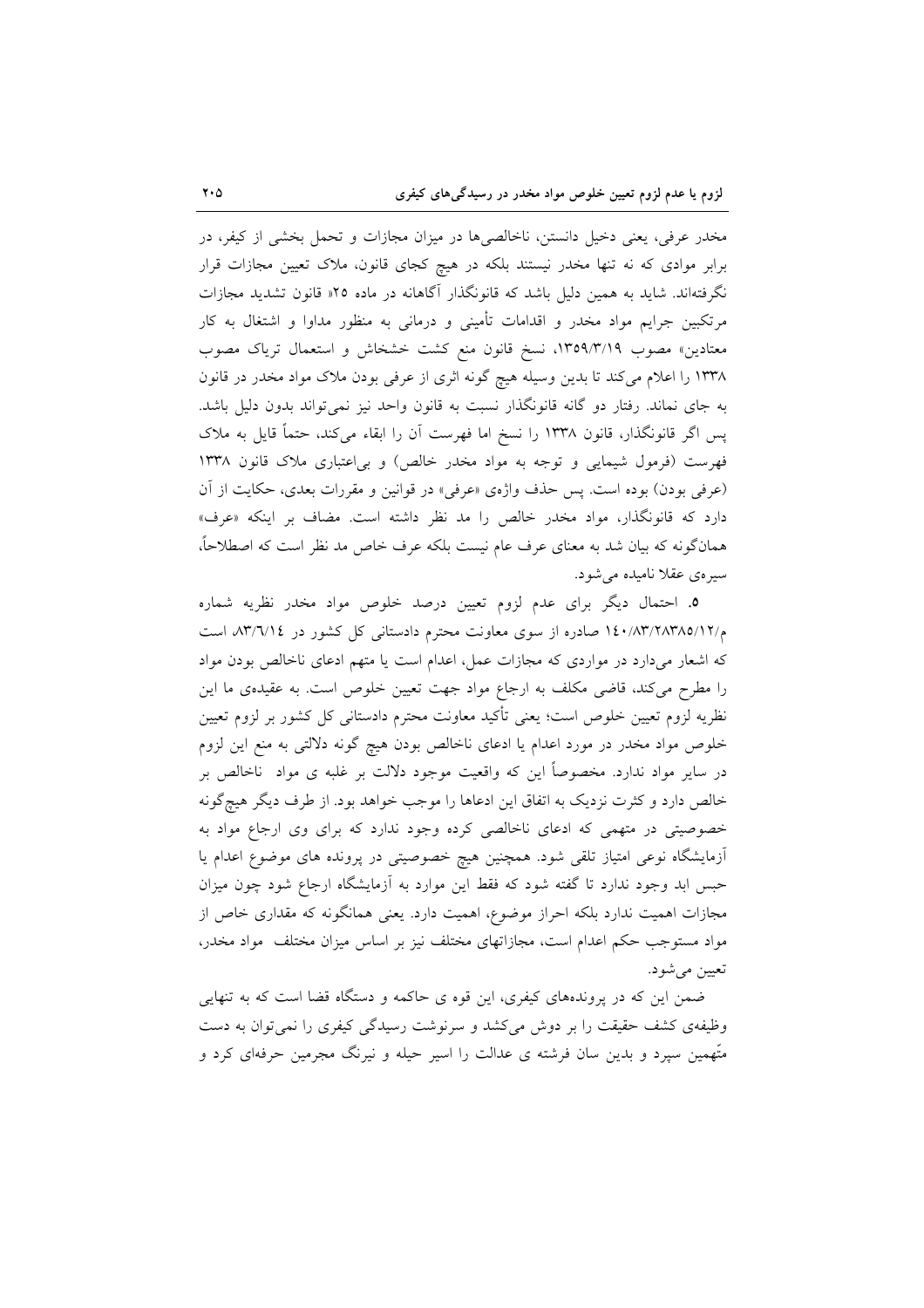ابتکار عمل را از او سلب کرد. پس از این منظر نیز دادگاه کیفری چون در مقام کشف حقیقت است و نه در مقام فصل خصومت، جهت نیل به هدف خود، نیازمند به ایراد یا گوشزد طرفین دعوا نخواهد بود و مستقلاً مکلف به کشف حقیقت است و تحصیل دلیل تا رسیدن به مرز اقناع وجدان آزاد و يسنديده است.

بنابراین نمی توان گفت که پروندههای دیگر نیاز به جلب نظر آزمایشگاه ندارند بلکه عدم تصریح به سایر پروندهها به خاطر اَن است که اَنها معمولاً به دادستانی کل یا دیوان عالی کشور ارسال نمی شوند و سالبه به انتفای موضوع است.

٦. از دیگر دلایل مخالفت با لزوم تعیین درصد خلوص مواد مخدر، عدم تصریح قانونگذار به قید «خالص» بودن در کنار واژه «مواد مخدر» است. در این راستا نیز تصویب نامه راجع به فهرست مواد مخدر مصوب ۱۳۳۸/٥/۲ هیأت وزیران را گواه میگیرند چرا که در خصوص کوکایین اعلام داشته چنانچه مقدار آن در مواد مکشوفه بیش از یک در هزار باشد در حکم کوکایین خالص است و یا دربارهی مرفین که این درصد را به بیست رسانده است.

ابتدای سخن این که هر گاه کسی بخواهد، لفظی را در معنایی استعمال کند، باید پیش از آن، لفظی برای آن معنا وضع شده باشد و سپس لفظ را در معنای حقیقی یا مجازی آن استعمال کند. حال مراد قانونگذار در استعمال لفظ «مواد مخدر» چه بوده است؟ به چه دلیل؟ اسناد «غلط» بودن استعمال این لفظ نسبت به معنای مورد نظر به قانونگذار، محکوم به تقبیح و رد است. پس یا لفظ مواد مخدر برای معنای حقیقی آن(مواد مخدر خالص) به کار رفته است و یا معنای مجازی (مواد مخدر ظاهری) مورد نظر بوده است. سنگ محکی که برای تشخیص حقیقت از مجاز وجود دارد، اغلب یکی از این چهار مورد است: تبادر، عدم صحت سلب و صحت أن، صحت حمل و عدم صحت أن و بالاخره اطراد. از نظر تبادر، أنچه كه در نزد عقلا، پیش از هر چیز هنگام استعمال لفظ مواد مخدر به ذهن مبتادر میشود، مخدر واقعی است و نه ناخالصی های دیگر. چه این که استعمال لفظ مخدر برای ناخالصی ها «غلط» باشد و همان گونه که بیان شد، اسناد غلط به قانونگذار، قبیح است دیگر آن که سلب لفظ مواد مخدر از معنای مخدر بودن صحیح نمی باشد؛ در حالی که این سلب، نسبت به ناخالصیها، صحیح است. همچنین است صحت حمل لفظ مواد مخدر بر آنچه نشئه کننده است و عدم صحت حمل این لفظ بر تمامی اجزای مواد مخدر ظاهری و توأم با ناخالصی. از این گذشته، اصول لفظيهاي هم چون، «اصاله الحقيقه» نيز ما را در اين بحث ياري مي كنند يعني اصل اقتضا مي كند كه كلام را بر معنى حقيقى أن حمل كنيم [و أن احتمال وجود قرينه را احتمالي، سست و مرجوع فرض کنیم و در نتیجه معنی مجازی منتفی می شود](مظفر، ۱۳۸۵، ۸۷).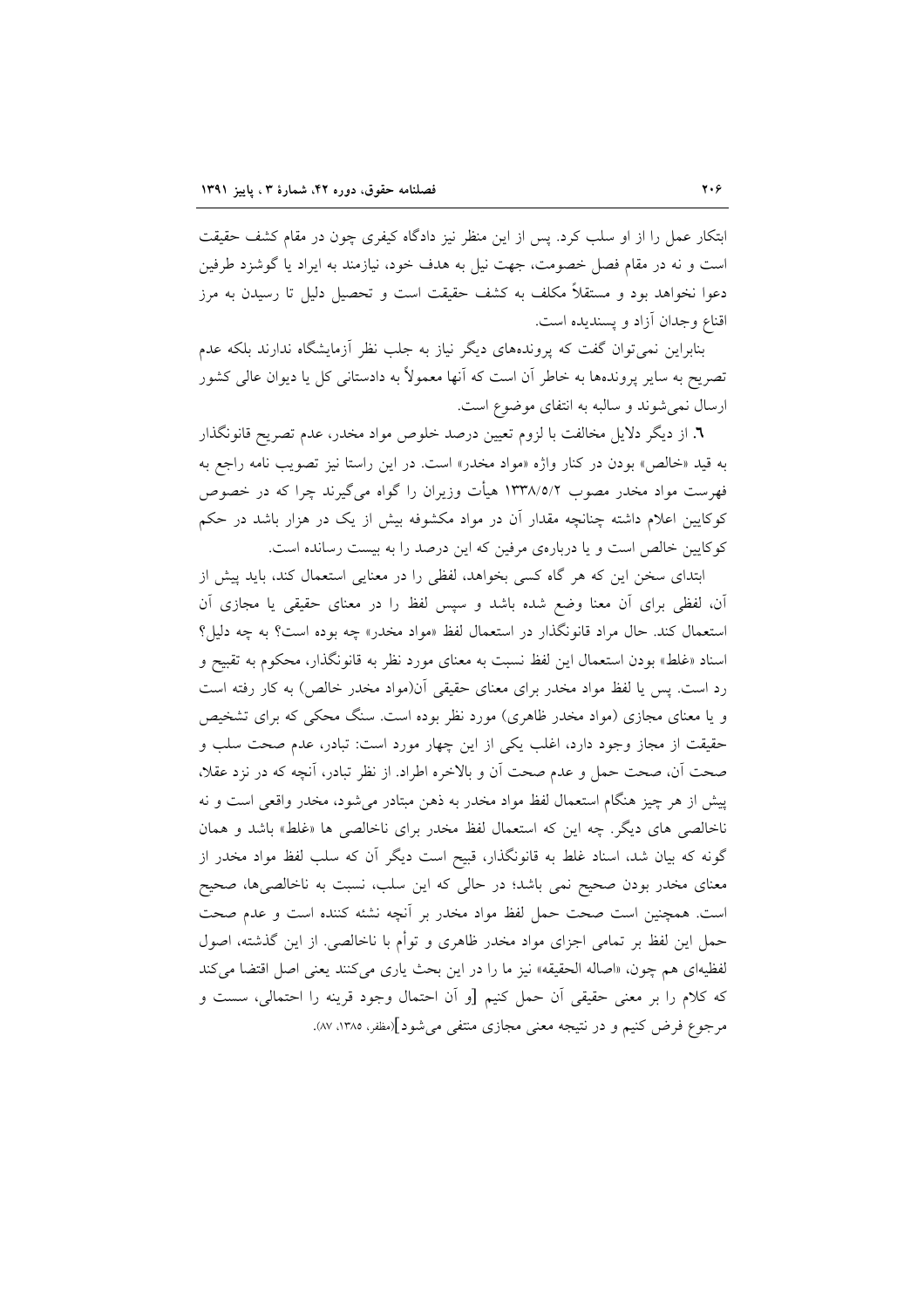بنابراين، قانونگذار هم عالماً و عامداً قيد خالص بودن را بر لفظ مواد مخدر وارد نكرده است؛ چون ً معنای حقیقی مخدر، مد نظر وی بوده و دیگر نیازی به تصریح چنین قیدی احساس نشده است. فلذا هر كس خلاف اصل و قاعده سخن بگويد، كلام وى مردود است؛ مگر آنکه خلاف اصل را بتواند با « دلیل» اثبات کند. در واقع، استفاده از این قید، تأکیدی بی جا میبود که میتوانست سر منشاء به وجود آمدن برخی اختلاف نظرهایی در سایر تفسیرها میشد. به دیگر سخن، وضع این قید به نوعی حشو تلقی میشود و حشو نیز عملی بیهوده و لغو است و استناد هر گونه عمل لغو به قانونگذار اشتباه است.

نکتهی دیگر این که مصوبهای که به آن استناد شده است؛ تنها هیبت «تصویب نامه» را دارد و معلوم است كه قانون را با تصويب نامه نمى سنجند؛ بلكه اين تصويب نامه است كه بايد خود را با قانون منطبق و سازگار كند. در اصطلاح تصويب نامه را مى توان بر قانون حمل كرد نه این که قانون را بر تصویب نامه. تصریح تصویب نامه در مورد کوکایین و مرفین نمیتواند دست اَویزی محکم باشد برای تعمیم مفهوم مخالف اَن با یاداَوری این قاعدهی مهم که «اثبات شي نفي ماعدا نمي كند».

۷. ممکن است بعضی هم بدون آنکه وارد مباحث مربوط به مواد قانونی در این زمینه شوند به اقرار متهم بر میزان مواد مخدر مکشوفه استناد کنند و بیان دارند که اقرار به میزان موادی که کشف شده است، قاضی را از لزوم تعیین خلوص مواد، بی نیاز میکند.

در این جا ذکر چند نکته حایز اهمیت است:

الف: به فرض پذیرش این استدلال، تکلیف قضات در مواردی که هیچگونه اقراری در يرونده وجود ندارد چيست؟

ب: مادهی ١٩٤ قانون آيين دادرسي كيفري مصوب ١٣٧٨، براي اقرار، اعتباري بيش از قرینه یا اماره بودن قایل نیست و آن را در صورتی معتبر میداند که تمام شرایط موجود در ماده ١٩٤ فراهم باش. حال اّن كه حداقل، شرط عدم وجود ترديد در اقرار وجود ندارد و در صحت اقرار از این حیث تشکیک شده است و نمی تواند بر پایهی چنین شکی، حکم به اعدام یک انسان زنده داد ولو این که وی مجرم باشد خصوصاً آن که همواره باید در مبحث دماء، جانب احتياط را گرفت.

ج: از طرفی، استناد تک بعدی به اقرار میتواند به نفع مجرمین حرفهای و قانون گریزان باشد. مثلاً چنانچه مجرم حرفهای، ۳۱ گرم هرویین که مجازات آن اعدام است را با ٤١٩ گرم تریاک آمیخته باشد و در صورت دستگیری به داشتن ٤٥٠ گرم تریاک اقرار کند از مجازات اعدام رهايي يافته و فقط به جريمه نقدي، شلاق و عنداللزوم حبس محكوم خواهد شد.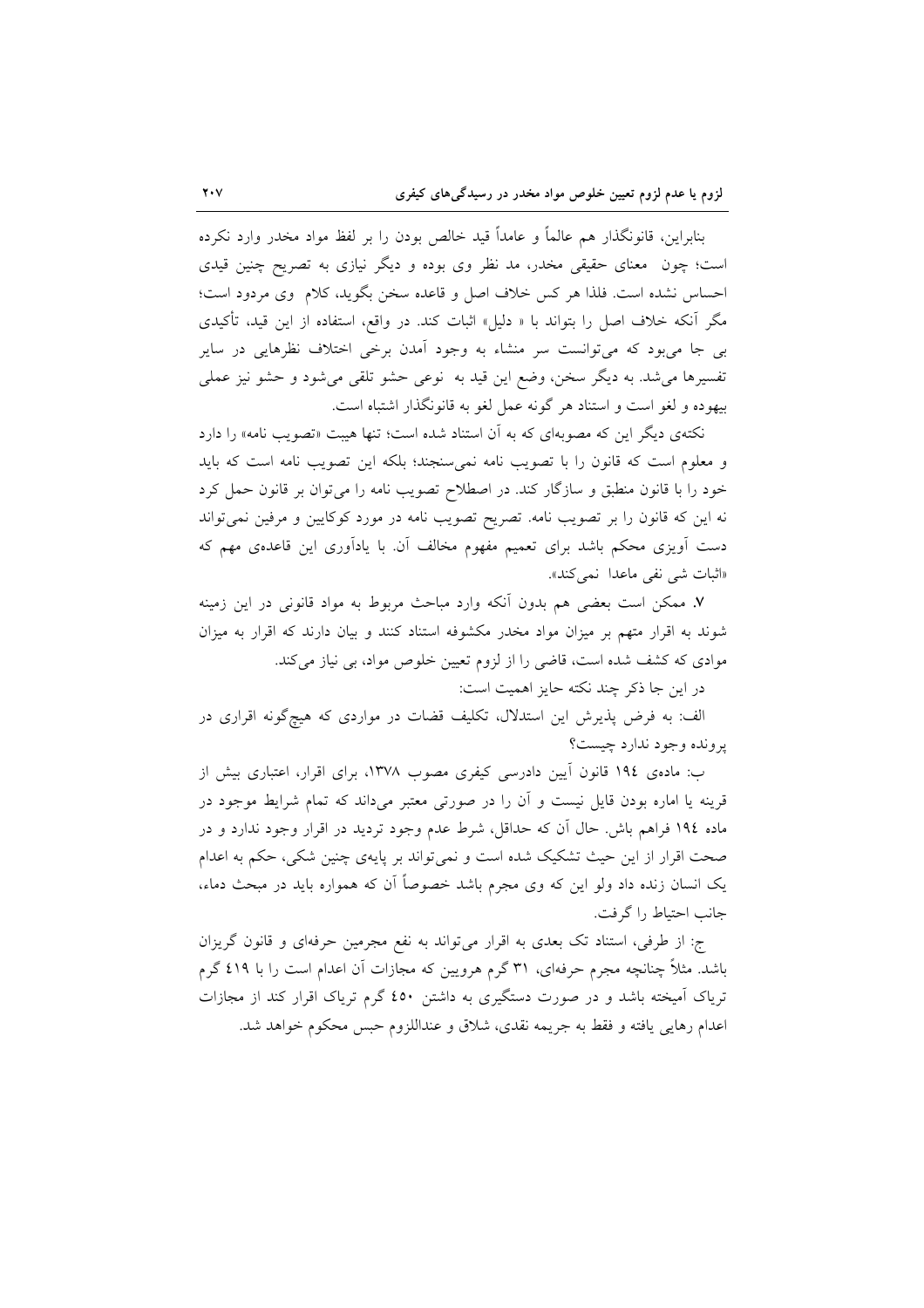٨ احتمال دیگر هم این است که با نسخ قانون تشدید مجازات مرتکبان جرایم مواد مخدر و اقدامات تأمینی و… مصوب ۱۳۵۹ که ناسخ قانون منع کشت خشخاش و استعمال تریاک مصوَّب ١٣٣٨ است، بوسيله قانون مبارزه با مواد مخدر مصوب ١٣٦٧، قانون مصوب ١٣٣٨ مجدداً احیا شده و ملاک «عرفی» بودن میزان مواد مخدر، همچنان معتبر است که پاسخ به این استدلال هر چند به نظر ساده برسد؛ اما نیازمند استدلالات فلسفی و حقوقی عمیق است.

در فقه در اين ارتباط قاعدهاى وجود دارد تحت عنوان «اذا زال المانع، عاد الممنوع» و يا به تعبيري ديگر «اذا رفع المانع، عاد الممنوع» مانند اين، قاعدهي «قطعي بودن نسخ» در حقوق فرانسه نیز وجود دارد. اما اثر نسخ قطع اعتبار از قانون است و بی درنگ ایجاد میشود؛ هر چند که انشای نسخ نیز با اعلام دیگری لغو شود(کاتوزیان، ۱۳۸۵، ج ۲: ۳۳۷). بنابراین، چون لایحه قانونی سال ۱۳۵۹ که به صراحت ً نسخ قانون ۱۳۸۸ را اعلام کرده بود، خود نیز مورد نسخ صریح قانون ۱۳٦۷ قرار گرفته است؛ به هیچ عنوان نمیتوان قانون مصوب ۱۳۳۸ را مجدداً به خاطر نسخ لایحه قانونی مصوب ١٣٥٩ احیا شده داشت و به آن استناد کرد.

### بررسی قانونی قضیه؛ از دیدگاه مسایل قانونی و رویه ی قضایی

۱. دربارهی دیدگاه قانونگذاری حول قضیه باید گفت که مسأله ی حاضر از دو جنبه ی شکلی و ماهوی مورد نظر قرار گرفته است که از لحاظ ماهوی، قانون خاص«مبارزه با مواد مخدر» وجود دارد که جز در موارد سکوت یا نارسایی (مانند معاونت و شرکت در جرم و ...) این قانون، نمیتوان به قواعد عام رجوع کرد. اما مسأله در مورد مقررات شکلی کاملاً بر عکس است یعنی جز در موارد مصرح (مانند صلاحیّت دادگاه و قطعی یا غیر قطعی بودن آرای مربوط به جرایم مواد مخدر) باید به سراغ مقررات عمومی رفت.

قانونگذار بر قاضی در مقام رسیدگی، تکلیف کرده است علاوه بر توجه و رسیدگی به ادلهی موجود(ولو اقرار در رسیدگیهای کیفری که حکم آن در ماده ۱۹٤ ق. آ.د.ک آمده است) بايد هر تحقيق يا اقدامي را كه براي كشف حقيقت لازم است؛ انجام دهد و با توجه به اينكه «اذن در شي، اذن در لوازم آن نيز است» اجازه قانوني براي انجام اين تكليف را به موجب ماده ٢٥٧ قانون اّيين دارسي مدنى صادر كرده است. حتى به فرض عدم قبول لزوم پيروى از مقررات قانون أيين دادرسي مدني هم باز مي توان لزوم ارجاع امر به كارشناسي را اثبات كرد. چگونه میتوان پذیرفت که قانونگذار حکیم و فرزانه در مقام بیان، موارد فوق که از لوازم کشف حقیقت است را در دادرسی های مدنی که بیش تر بر پایهی «فصل خصومت» استوار است، واجب دانسته اما همین موارد را در مورد دادرسی های کیفری مواد مخدر که بر پایهی «کشف حقیقت» بنا نهاده شده و علاوه بر اموال، با جان و آزادی، کرامت و حیثیت انسان ها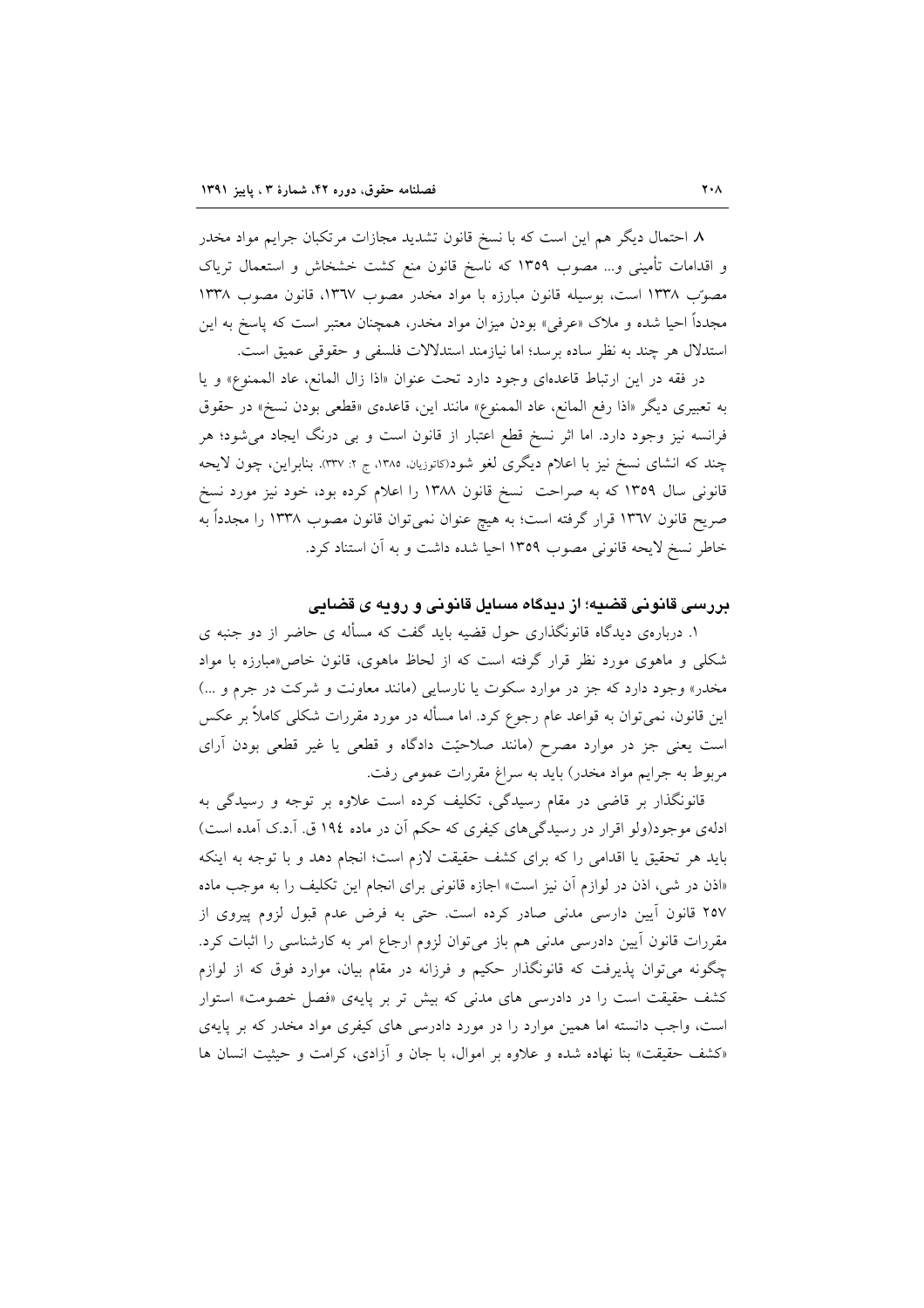سروکار دارد، لازم ندانسته باشد، حداقل از باب قیاس اولویت که حجت است، می توان حکم به این گزاره داد.

۲. یکی از منابعی که میتواند در باره مسایل حقوقی و شبهات نسبت به آنها، راه گشا باشد؛ تصمیماتی است که در دستگاه قضا و دیوان عالی کشور در مقام رسیدگی حکمی یا نظارت بر اجرای صحیح قوانین در محاکم بوسیله شعب مختلف دادگاه یا دادسرای دیوان عالی کشور، اخذ می شود. در این قسمت به چند مورد از تصمیمات دستگاه قضا و دیوان عالی کشور اشاره می شود:

الف) طبق دادنامه شماره ۳۲/۱۳۹۱٦ دیوان عالی کشور به تاریخ ۷۷/۸/۲۷ در موارد شبهه و تعیین میزان خلوصی مواد، دادگاه« مکلف» به ارجاع امر به کارشناسی (آزمایشگاه) است.

ب) به موجب بخش نامه شماره ۰/۴۰/۷٤٧٣٣/٩٢ به تاریخ ۱۳۷۸/٥/۱۹ دادستانی کل کشور، در مواردی که پرونده منجر به صدور حکم اعدام می شود. به لحاظ رعایت احتیاط، اخذ نظر اَزمایشگاه ضروری به نظر می٫رسد. بر همین اساس، معمولاً دادنامه هایی که بدون ارجاع به آزمایشگاه انشاء میشود، نقض میشود (دادنامه شماره ۱۳۲۵۸ – ۱۳۷۷/۹/۱۱ و ۱۸۳– ١٣٧٩/١١/٢٤ دادستانی کل کشور) (زراعت، ١٣٨٦ : ٥٢).

نکتهی قابل ذکر آن است که تبصره ماده ۸ آیین نامه اجرایی قانون مبارزه با مواد مخدر، مطلقاً بیان داشته مجازات باید بر مبنای میزان دقیق مواد مخدر مکشوفه (بدون لفاف و یوشش) تعیین شود. واضح است که خصوصیتی در لفاف و پوشش ظاهری نیست که آن را در لفاف و پوشش باطنی (ناخالصی ها) نتوان یافت؛ چه اینکه منظور آن بوده که میزان خالص مواد باید مورد حکم قرار گیرد و نه میزان ناخالصی ها، خواه ظاهر باشد خواه پنهان و آمیخته. خواه مستوجب اعدام باشد خواه مادون اعدام.

ج) دادنامه صادره از دادستانی کل کشور به شماره ۳۳۲/۸۵/۳۹۷۹ به تاریخ ۸۵/۱۲/۲۳ که به علت مورد أزمايش واقع نشدن مواد مكشوفه منجر به نقض دادنامه دادگاه انقلاب در ارتباط با حکم اعدام صادره شده « …. نظر به این که اَمپول ها، بوسیله اداره کل بهداشت و درمان ….» بر اساس تبصره ماده یک قانون اصلاح قانون مبارزه با مواد مخدر ۱۳۷٦ مورد آزمایش واقع نشده است و … معلوم نیست دادسرا و دادگاه بر چه معیاری مجموعه آن را با مقدار ۷۰ گرم هرويين محول و جزيي مرفين احتساب كرده، لذا به رسيدگي دادگاه انقلاب اسلامي ... و احراز بزهکاری وی به اتهام نگهداری مقدار یاد شده هرویین و تطبیق عملش با بند ٦ ماده ق ا.ق.م.م.م اشكال وارد است؛ لذا دادنامه صادره در قسمتى كه ناظر به اعدام است نقض می شو د...».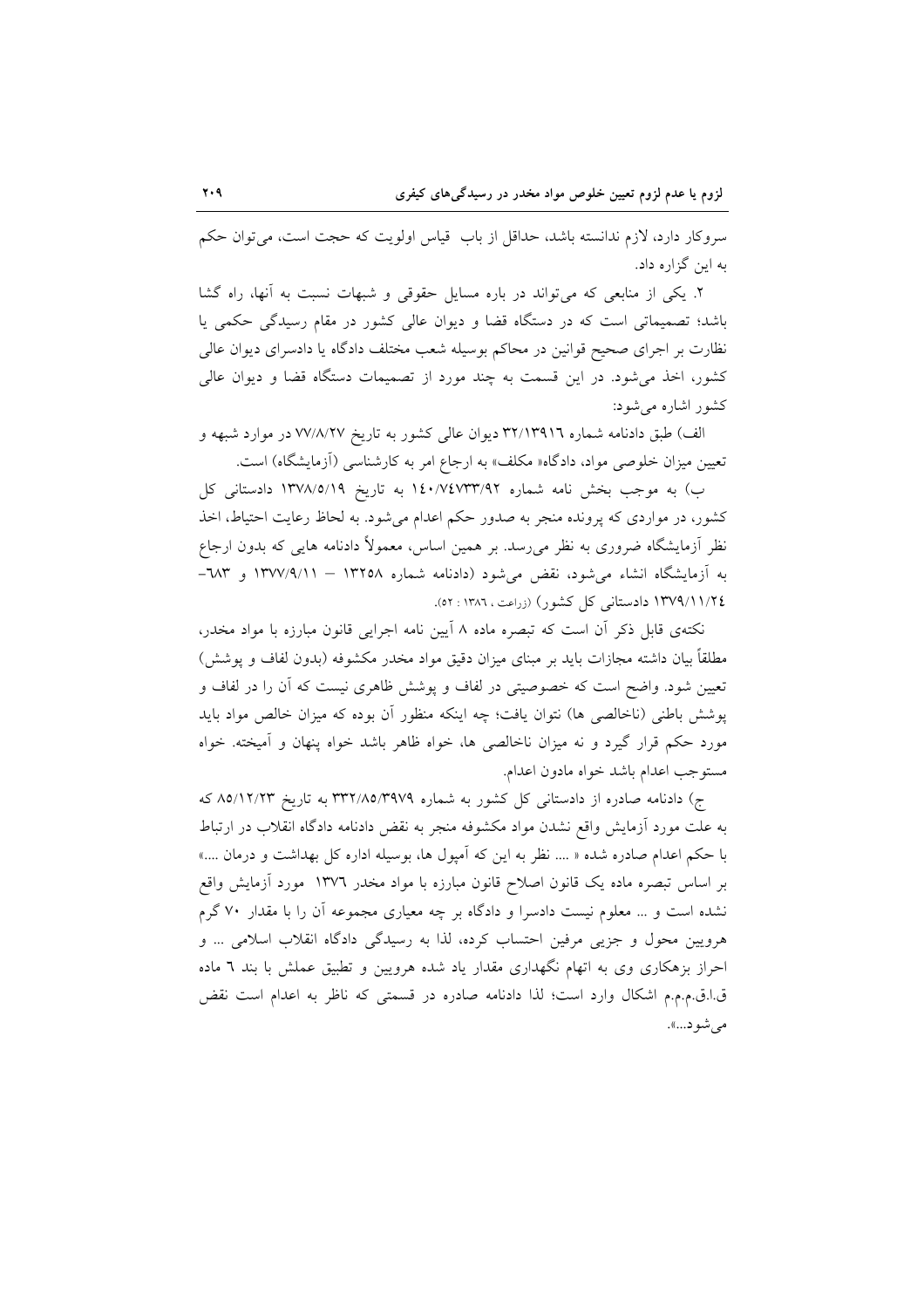د) چهارمین موردی که در این خصوص می توان اشاره کرد، نظریه مشورتی ۷/۳۷۸۸ به تاريخ ٧٩/٧/١٩ اداره حقوقي قوه قضاييه است.

هـ) ىخشنامه شماره ١/٨٦/٦٩٧٣ ـ ١٣٨٦/٦/٣١ رياست محترم قوه قضائيه ويژه دادستانهاي عمومی و انقلاب دادگاههای انقلاب اسلامی کشور:

«براساس بررسی های بـه عمـل آمـده عـدم رعایـت بعـضی از مقـررات قـانونی و نکـات لازمالرعایه در رسیدگیها موجبات نقض تعداد قابل توجه آرای صادره بوسیله دادستانی کـل و دیوان عالی کشور و اطاله رسیدگیها و تضییع حقوق متهمین را فراهم آورده است لـذا بـرای اجتناب از ادامه روند مزبور ضروری است:

اول: در اجرای ماده هشت آییننامه اجرایی قـانون اصـلاح قـانون مبـارزه بـا مـواد مخـدر مصوب سال۱۳۷۷ همه مواد مخدر مکـشــوفه مــورد آزمــایش قــرار گرفتـــه و نــوع آن تعیــین شو د...».

دوم: با توجه به اینکه تعیین درصد خلوص مواد مخدر مکشوفه و صـدور حکـم براسـاس آن، مستنبط از ماده هشت آیینِ نامه اجرایی مزبور، تبصره ماده یک قانون اصلاح قانون مبارزه با مواد مخدر مصوب سال ۱۳۷٦ ناظر بر مواد ۲ تا ٦ تصویبنامه راجـعبــه فهرسـت مــواد مخــدر مصوب سال ۱۳۳۸ هیئت وزیران با اصلاحات بعدی آن، تبصره ماده سه قانون مربوط بـه مـواد روانگردان/پسیکوتروپ فاقد وجاهت قانونی بوده و لازم است با توجه به صدق عرفـی مـواد، صرفاً براساس میزان دقیق آن (بدون لفاف و پوشش) تعیین مجـازات شــود؛ مگــر آنکــه مــتهم مدعی مخلوط بودن آن با مواد خارجی شده یا دلایل و قرائن کافی بـر اخـتلاط مـواد بـا مـواد خارجی وجود داشته باشد که در این صورت به لحاظ ضرورت حفظ دماء، میزان مواد خارجی مخلوط تعیین و با کسر آن از وزن مواد مخدر مکشوفه نسبت به باقیمانـده رسـیدگی و تعیـین مجازات شو د.

### پر رسے حقوقے قضیه از دیدگاہ حقوق کیفری

در این قسمت سعی میشود در قالبی مختصر، مباحث کیفـری مـرتبط بـا موضـوع مطـرح شه د:

١. از نظر حصول اركان جرم و جمع أنها: عمدهى بحث در لزوم تعيين خلــوص در بــاب عنصر مادی و معنوی جرایم مواد مخدر، مطرح میشود. از نظر عنصر مادی، گفته شده که فعل مرتکب باید بر موضوع جرم طبق شرایط مندرج در قانون صورت بگیرد. پس در مورد جــرایم مواد مخدر نیز باید فعل مرتکب، هر اَنچه که هست (اعم از حمل، استعمال و….) بـر موضــوع مد نظر قانون، یعنی «مواد مخدر» صورت پذیرد و قانونگذار هیچ اثـر قـانونی و کیفـری بـرای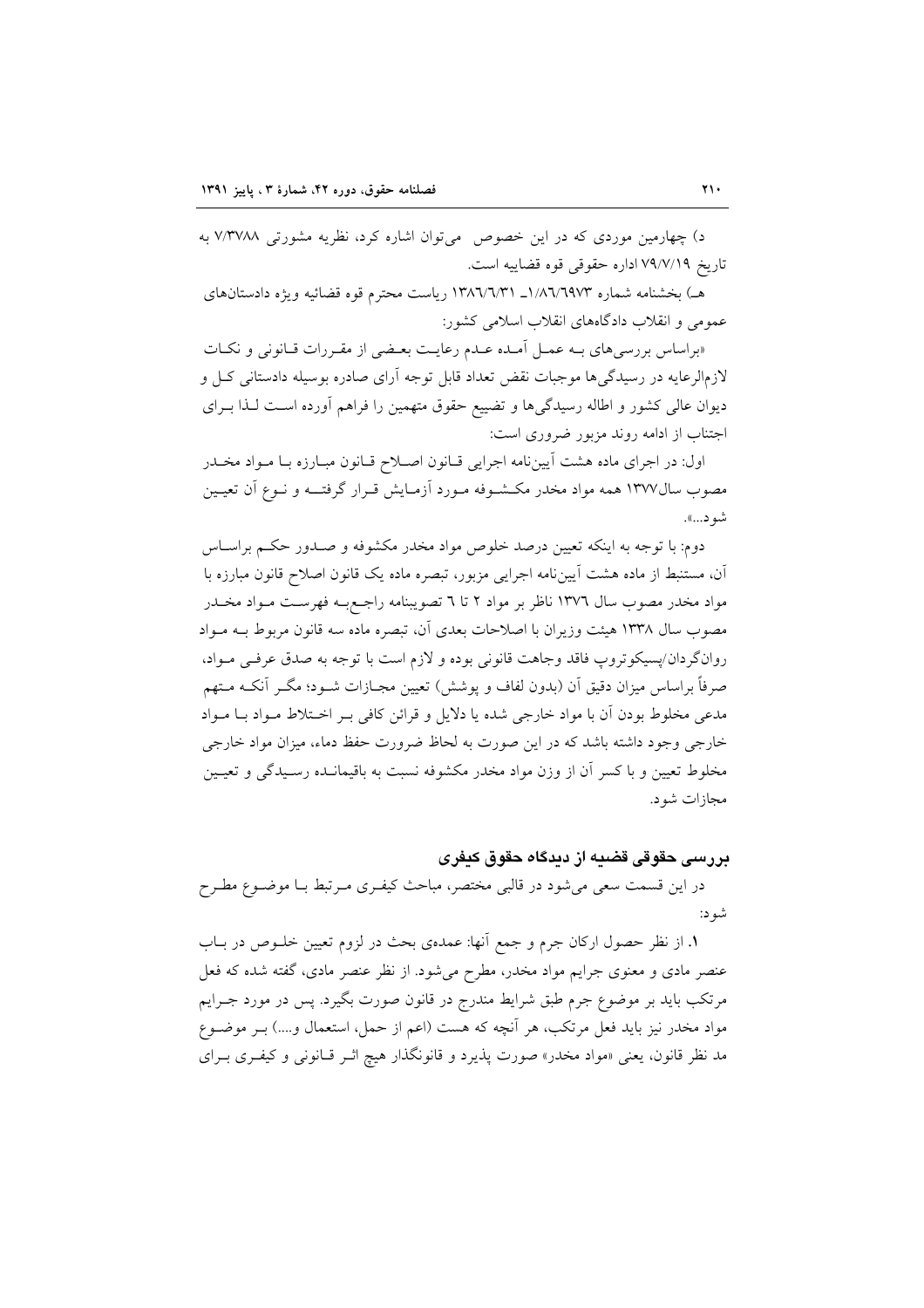فعل مرتکب بر غیر مواد مخدر از این حیث نمی شناسد. به همین سادگی استنباط می شود ک مجازاتی که قانون برای جرایم مواد مخدر در نظر گرفته تـا آنجـایی اسـت کـه مـواد مخـدری وجود داشته باشد و مازاد بر آن، جنبه ی کیفری ندارد و حکم به مجازات بر مبنای میزان مازاد، فاقد وجاهت قانوني خواهد بود. از طرف ديگـر بـا ايــن تفـسير، ســاير نهادهــاي حقــوق جــزا همچون جرم محال نیز مفهوم خود را می پابند و در قربانگاه تفاسیر غیر معقول فنا نمـی شـوند. يعني أنكه مثلاً حمل ٦ كيلوگرم ترياك با خلوص ٥٠ درصد را نمـيتـوان جـرم تــام حمــل ٦ کیلوم گرم تریاک دانست و نسبت به ۳ کیلوگرم ناخالصی مازاد بر مواد خالص به خـاطر عــدم كفايت موضوع، وقوع جرم محال مي شود.

پس اگر مرتکب علم به عدم خلوص مواد مخدر نداشته باشد، مسألهى جرم محال مطرح می شود که در حقوق ما فاقد مجازات است و اگر علم داشته باشد باید میان حالت های مختلف عنصر مادی و رفتار فیزیکی تفصیل داد. زیرا اگر مرتکب قاچاق و فروش مواد مخدر شده باشد، قطعاً مرتكب فروش مواد مخدر خالص نشده است چون واقعاً به أن اندازه نيست. عنصر مادی یا موضوع جرم، همواره به صورت واقعهی مادی شناسایی میشود و در دادرسی توصيف قانوني يا فرضي صورت نمي گيرد. پس آنچه كه در عالم واقع موضوع جرم است يعني ماده خالص مخدر بايد مورد ارزيابي قرار گيرد. ولي اگر مرتكب، فقط مصرف كننده يا نگهداری کننده یا حمل کننده یا مخفی کننده باشد، عمل وی نسبت به مقدار ناخالص از آن جهت جرم نیست که بخشی از عنصر مادی جرم یعنی موضوع جرم وجود ندارد و نهایت اَن است که مرتکب تجری شده باشد و تجری هم که همان قبح فاعلی است، جرم نیست؛ بلکه قبح فعلی نیاز است. از نظر عنصر معنوی هم مرتکب باید علم به عنصر قانونی، موضوع جرم، شایستگی عمل برای تحقق جرم و نتیجه داشته باشد که تشکیک در علم به عنصر قانونی، شبههی حکمیه ایجاد می کند و تشکیک در سایر موارد، شبهه ی موضوعیه پدید می آورد که قانونگذار در برخورد با شبهه ی موضوعیه انعطافی بیش تر نشان داده است و بنابراین، جهل مرتکب نسبت به موضوع یا شایستگی عمل برای تحقق جرم می تواند قصد مجرمانهی وی را مخدوش کند و محاسبهی ناخالصی در مؤاخذهی مرتکب را به شدت به گوشهی انزوا و تردید هدايت كند.

٢. اصل تفسير به نفع متهم: به فرض عدم پذيرش تمام گفته هاى پيشين، حداقل اين است که بیان این مطالب در ذهن مخاطبین خود توانسته شک به وجود آورد و حدوث شک نیز مجرای تفسیر است و اصل در تفسیر در چنین مواقعی، «تفسیر به نفع متهم» است که موافق با اصل بنیادین «برائت» نیز است؛ همان گونه که در روایات شرعی نیز آمده و چنین مضمونی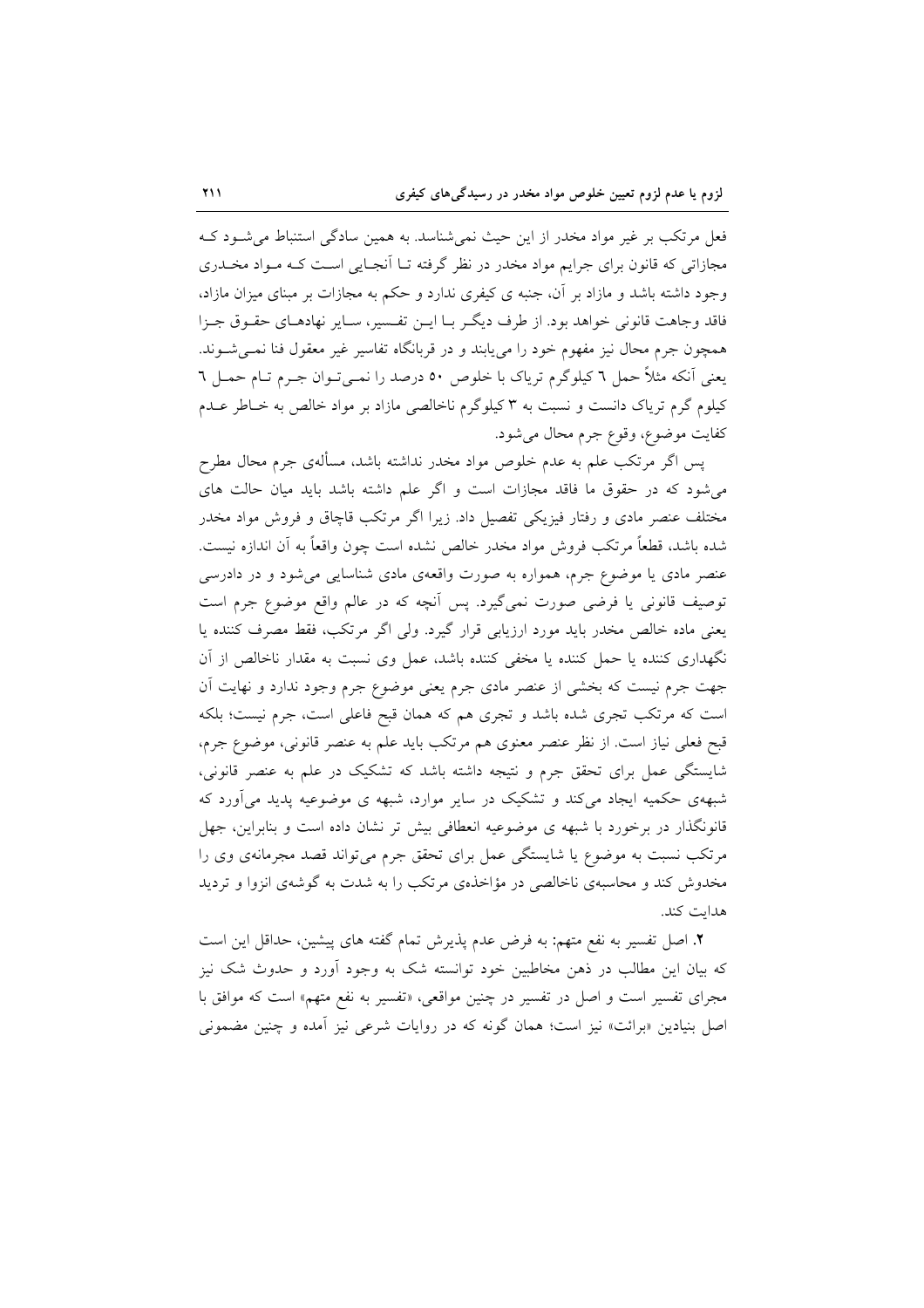روایت شده است که «مجازات نشدن چندین گناه کار متناسب با میزان گناه شان، همانا بهتر است تا مجازات کردن فرد بیگناهی به گناه ناکرده».

#### نتىجە

در نگارههایی که از نظر گذشت در مواجهه با این سؤال: «لزوم یا عدم لزوم تعیین خلوص موامخدر در رسیدگی های کیفری؟» موضوع چالش برانگیز شد و لشکر واژگان پای در عرصهی الواح سپید نهادند و نتیجه ای این چنین را رقم زدند:

۱. تعاریف لغوی، اصطلاحی و قانونی مواد مخدر، همگی ناظر بر معنای «مواد مخدر خالص» هستند و حتى دو كنوانسيون مهم موادمخدر و روان گردان نيز قايل به اين معنا هستند که اتفاقا هر دو به تصویب نمایندگان مجلس کشور ایران هم رسیدهاند.

٢. مجازات بايد تأمين كننده مصلحت جامعه باشد و اين مهم از دو حالت خارج نيست؛ يا مجازات مکافات عمل مجرم است که در این صورت، مصلحت جامعه تناسب میان این دو (یعنی ضرورت تعیین مجازات بر اساس میزان واقعی و خالص مواد) را بر می گزیند و یا مجارات در صدد اصلاح و بازیروری(Rehabilitation) مجرم است که در این صورت نیز پرهیز از سیاست های سرکوب گرانه مصلحت جامعه را تأمین میکند. پس مجازات باید واقعی، متناسب و دارای کارکرد باشد نه اینکه صرفا سرکوب گری به مصلحت تعبیر شود.

**۳**. تمسک به عرفی بودن مفهوم موادمخدر در استنباط و تفسیر قانون از باب توسل به عرف توده ي مردم، هيچ محمل منطقي و علمي ندارد؛ مگر آنکه مراد، عرف خاص باشد که متعلق به کارشناسان متخصص و ذی صلاح است و مشهور به سیرهی عقلا و بنیاد آن استوار است. بر این که لفظ موادمخدر به کار رفته در متون قانونی از باب **حقیقت** به کار رفته است و أن هم از نوع حقيقت قانوني و نه حقيقت عرفي.

٤. مطالعه در حقوق كيفري و مباحث اصولي و فلسفي نيز به اين نتيجه منتهى مي شود كه آنچه در موضوع حاضر، صحیح به نظر می٫رسد و با قواعد سازگارتر است، اهتمام به مفهوم «مواد مخدر خالص» براي واژگان مواد مخدر است.

۵. گذری بر منابع و مبانی شرعی و فقهی، ذهن را بدان سو میکشاند که چارهای نیست مگر آنکه در رسیدگی های کیفری و تعیین مجازات برای موادمخدر، شخص مجرم، به اندازهی قبح عملش مورد سرزنش واقع شود و به تناسب ضرری که وارد می آورد متحمل کیفر شود و نباید از یاد برد این فرموده ی پروردگار را که هرکس ذرهای کار شر مرتکب شود؛ به میزان همان ذره مكافات عمل خويش را خواهد ديد و ملاحظه مي شود كه سخن از ذره ها در ميان است.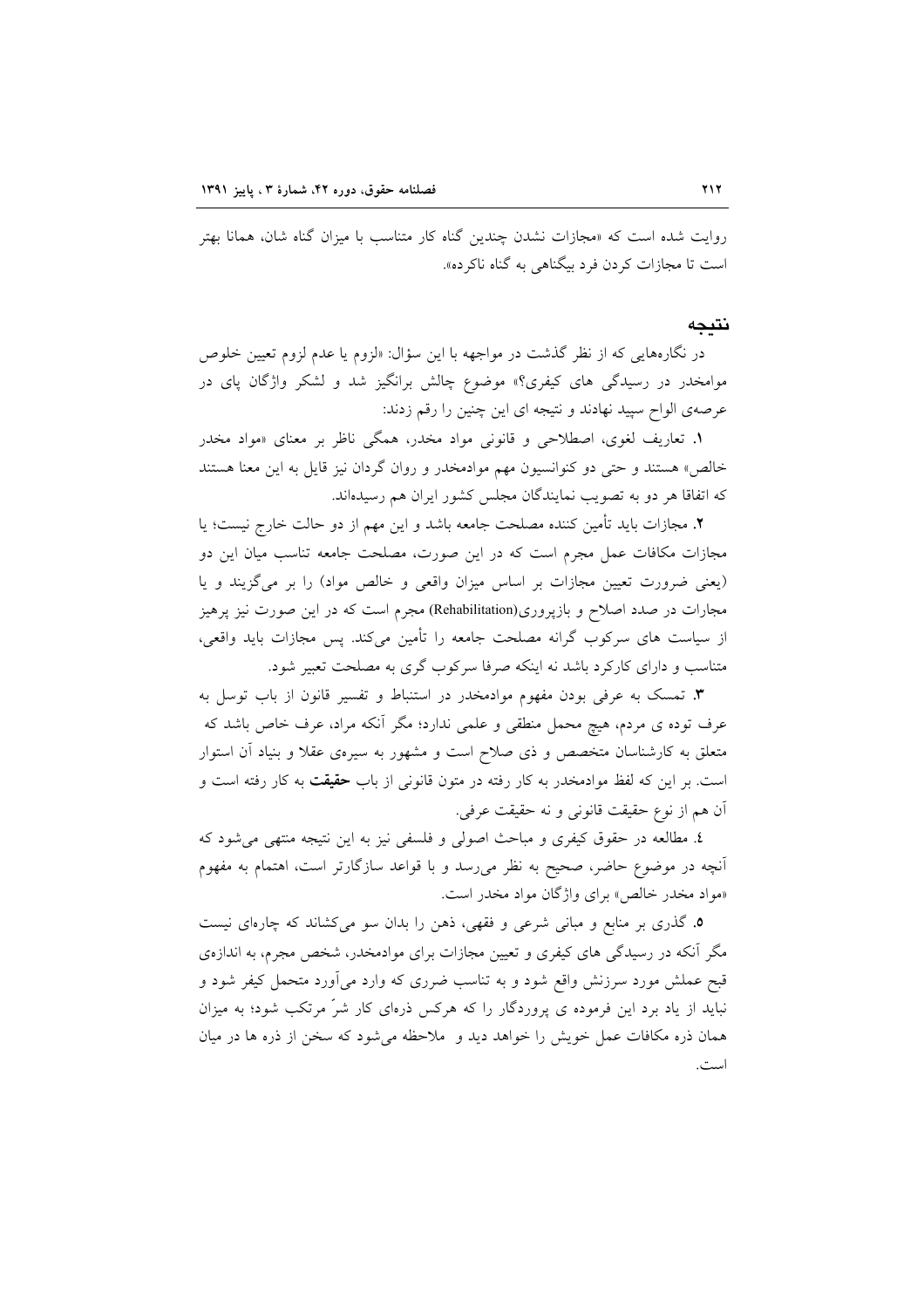٦. رویه قضایی و بخشنامههای صادره از مقامات عالی و ذی صلاح در این باره، به یاری قانون شتافته و مؤید این نظر گشتهاند که در رسیدگیهای کیفری مواد مخدر لازم است مواد مخدر خالص، مبنای صدور حکم قرار گیرد و این امر هم مستلزم آزمایش تعیین خلوص مواد مخدر است.

٧. پیشنهاد می شود قانونگذار محترم ضمن اصلاح قوانین موجود، نظامی پلکانی و نسبی را بنیاد گذارد و در آن از هر دو ملاک کمیّت مواد و میزان خلوص آنها استفاده کند و نسبت آنها را با یکدیگر مشخص کند. بدین ترتیب، منظور خود را از موادمخدر (موادمخدر خالص) مشخص کند. با این توضیح که مواد مخدر گوناگون را در گروه های مشابه دسته بندی کرده و برای مقادیر مختلف آن، درصد خلوص متناسب با آن مقدار را ملاک تعیین مجازات قرار دهد. مثلاً اگر وزن مواد مکشوفه تا یک گرم باشد و درصد خلوص آن، کم تر از ده درصد باشد، از مجازات کیفری معاف باشد و در صورتی که خلوص آن بیش از ده درصد باشد، مجازات کیفری در پی داشته و چنانچه وزن مواد ظاهری میان یک تا بیست و پنج گرم باشد، پنج درصد خلوصی، برای تعقیب جزایی لازم باشد و این درصد در مقادیر بالای ۲۵ گرم مواد ظاهري، دو درصد تعيين شود.

## منابع و مآخذ

#### الف– فار سے

۱. آشوری، محمد.(۱۳۸۳)، <mark>آیین دادرسی کیفری</mark>. ج ۲، چاپ چهارم، تهران: سمت. ٢. السالك، كامل فريد.(٢٠٠٦)، قوانين المخدرات الجزاييه.الطبعه الاولى، بيروت: منشورات الحلبي الحقوقيه. ۳. بدریان، فخرالدین.( ۱۳۸۵)، مجموعه کامل قوانین و مقررات مواد مخدر. چاپ اول، تهران: دانشور. ٤. بولک، برنار (١٣٨٦)، **کیفر شناسی**. ترجمه علی حسین نجفی ابرند آبادی، چاپ هفتم، تهران: مجد. ٥. پیکا، ژرژ.(١٣٨٩)، جرم شناسی. ترجمه علی حسین نجفی ابرند آبادی، چاپ اول،تهران: میزان. ٦. جوانمرد، بهروز.(١٣٨٨)، **تسامح صفر: سیاست جنایی سخت گیرانه در قبال جرایم خرد**.چاپ اول،تهران: میزان. ۷. دیانی، عبدالرسول.(۱۳۸۷)، <mark>ادله اثبات دعوا در امور مدنی و کیفری</mark> چاپ سوم، تهران: تدریس. ٨ زراعت، عباس.(١٣٨٥)، حقوق جزاي عمومي. ج ١،چاپ اول،تهران:ققنوس. ۹. \_\_\_\_\_\_\_\_\_\_\_\_. (١٣٨٦)، حقوق کیفری مواد مخدر. چاپ اول، تهران: ققنوس. ۱۰ \_\_\_\_\_\_\_\_\_\_\_(۱۳۸۸)، ا**دله اثبات دعوا** چاپ اول،کاشان:قانون مدار. ١١. عبدالستار، فوزيه.(١٩٩٠)، **شرح قانون مكافحه المخدرات**.القاهره: دارالنهضه العربيه. ۱۲. کاتوزیان، ناصر .(۱۳۸۵)، فلسفه حقوق. ج۲،تهران:شرکت سهامی انتشار. ١٣. مصطفى محمود، محمود.(١٩٨٤)، **شرح قانون العقوبات**. القسم الخاص، الطبعه الثامنه، القاهره: دارالنهضه العربيه. ١٤. مظفر، علامه محمد رضا.(١٣٨٥)، اصول فقه. ترجمه عباس زراعت و حميد مسجد سرايي، چاپ اول، قم: انتشارات حقوق

اسلامی.